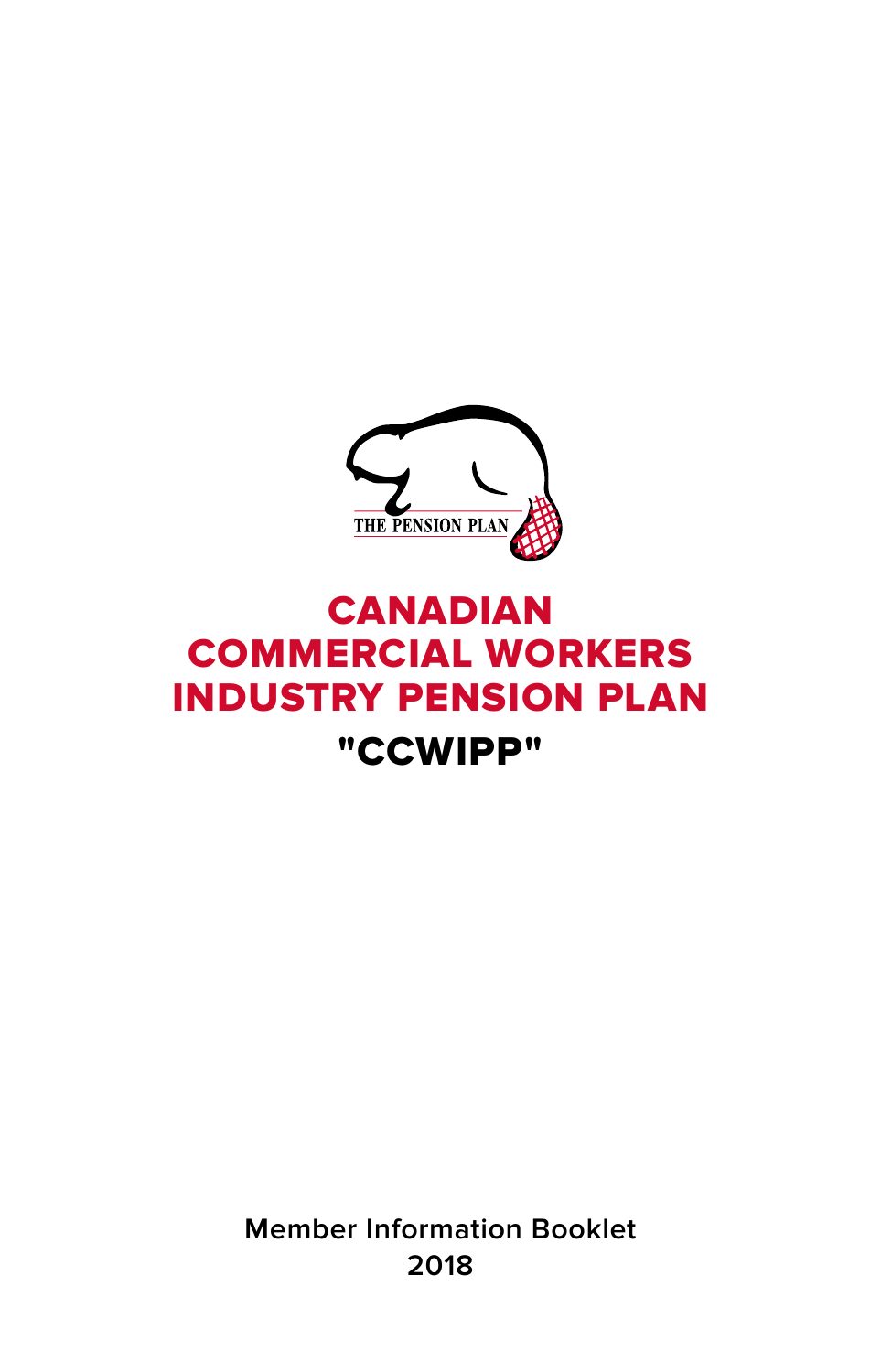**Your role as a Member of the CCWIPP carries certain responsibilities, including informing the Administration Office in your region (see page 1) of any changes in your:**

- **•** Name
- **•** Marital Status
- **•** Beneficiary Designation
- **•** Social Insurance Number
- **•** Contact Information (mailing address, telephone number, email address)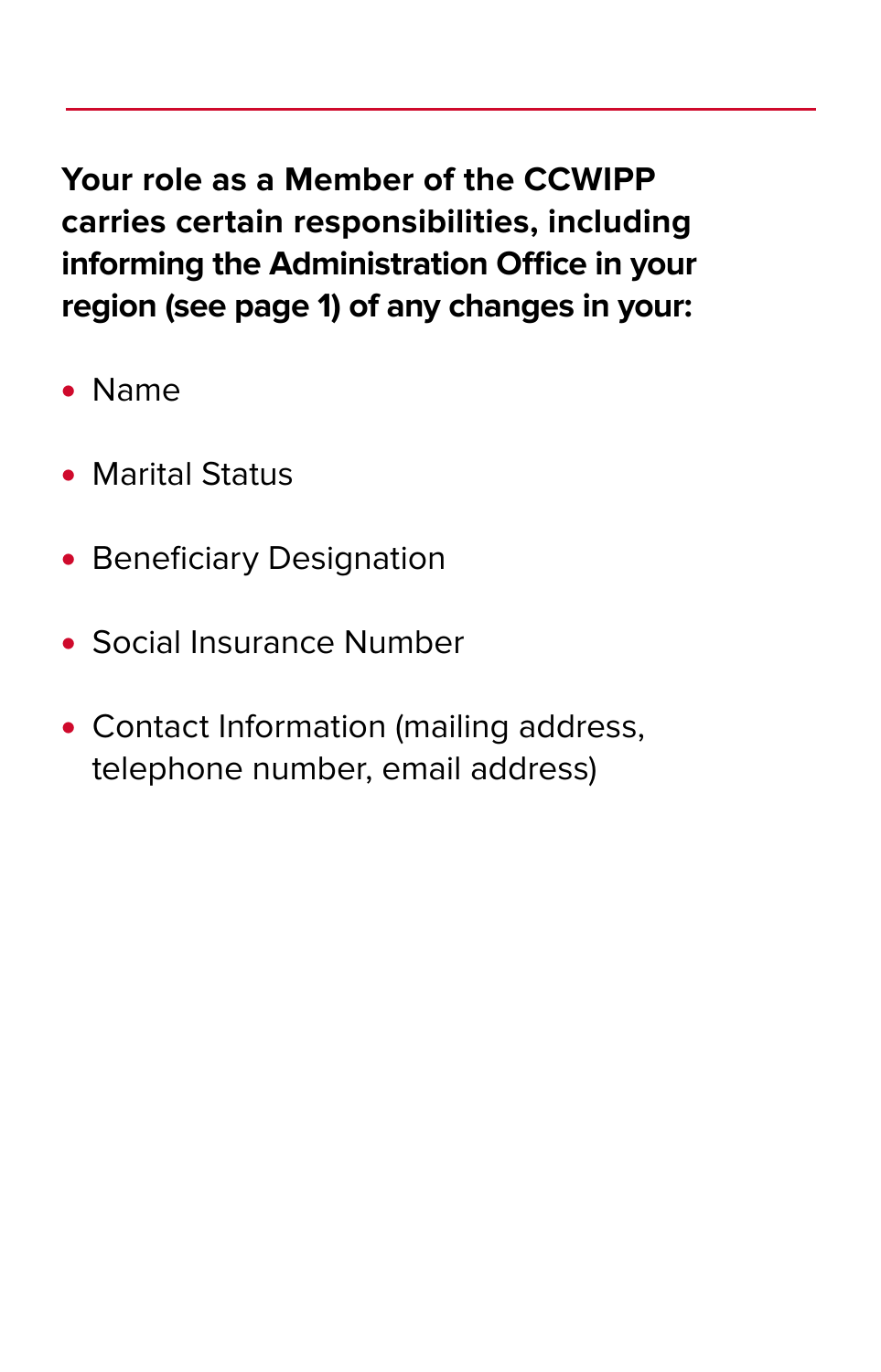# TABLE OF CONTENTS

# **PAGE**

| BENEFITS PAYABLE ON RETIREMENT MARRIED MANUSCRIPT 15 |  |
|------------------------------------------------------|--|
| BENEFITS PAYABLE ON TERMINATION MARRIELLE 20         |  |
|                                                      |  |
|                                                      |  |
|                                                      |  |
|                                                      |  |
|                                                      |  |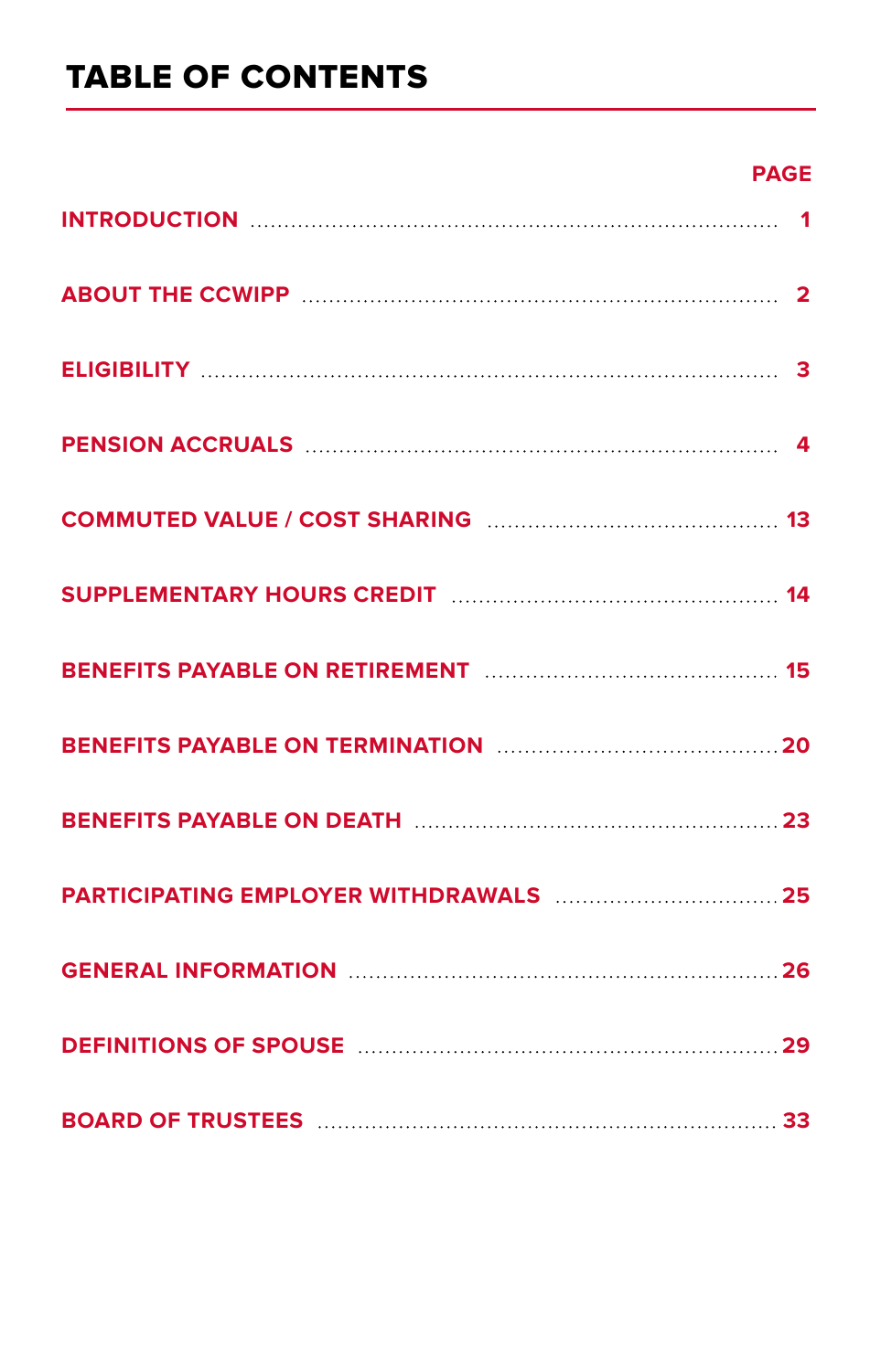# INTRODUCTION

This booklet is a summary of the main provisions of the CCWIPP. It applies to Members employed in Alberta, British Columbia, Manitoba, New Brunswick, Newfoundland & Labrador, Nova Scotia, Ontario, Prince Edward Island and Saskatchewan.

There is an official Plan Text which sets out all of the provisions of the CCWIPP. You may review this document at, or obtain a copy from, one of the Administration Offices below following a written request.

The Board of Trustees of the CCWIPP Trust Fund (the "Trustees") disclaims any responsibility or liability whatsoever for any errors or omissions, claims, damages, or costs, arising out of or reliance upon or use of any part of this booklet. In the case of conflict between this booklet and the official Plan Text, the terms of the official Plan Text will govern.

# **REGIONAL ADMINISTRATION OFFICES TO SERVE YOU**

2099 Lougheed Highway, Suite 318B Port Coquitlam, BC V3B 1A8 604-945-7607 1-800-663-7977 Fax: 604-945-7657

46 Hopewell Way, NE, Suite 101 Calgary, AB T3J 5H7 403-250-3534 1-888-811-7227 Fax: 403-250-9236

880 Portage Avenue, 3rd Floor Winnipeg, MB R3G 0P1 204-982-6082 1-800-665-1223 Fax: 204-982-6080

61 International Blvd., Suite 110 Toronto, ON M9W 6K4 416-674-8581 1-800-387-3181 Fax: 416-674-0992

1200, boul. Crémazie Est, Bureau 201 Montréal, QC H2P 3A5 514-335-1585 1-800-363-0580 Fax: 514-856-1773

20 Crosbie Place, Suite 101 St. John's, NL A1B 3Y8 709-754-6633 1-800-563-1930 Fax: 709-754-6733

Please read this booklet carefully and keep it for future reference. If you have any difficulty in understanding any part of this booklet, contact the Administration Office in your region.

For more information about the CCWIPP, visit **www.ccwipp.ca**

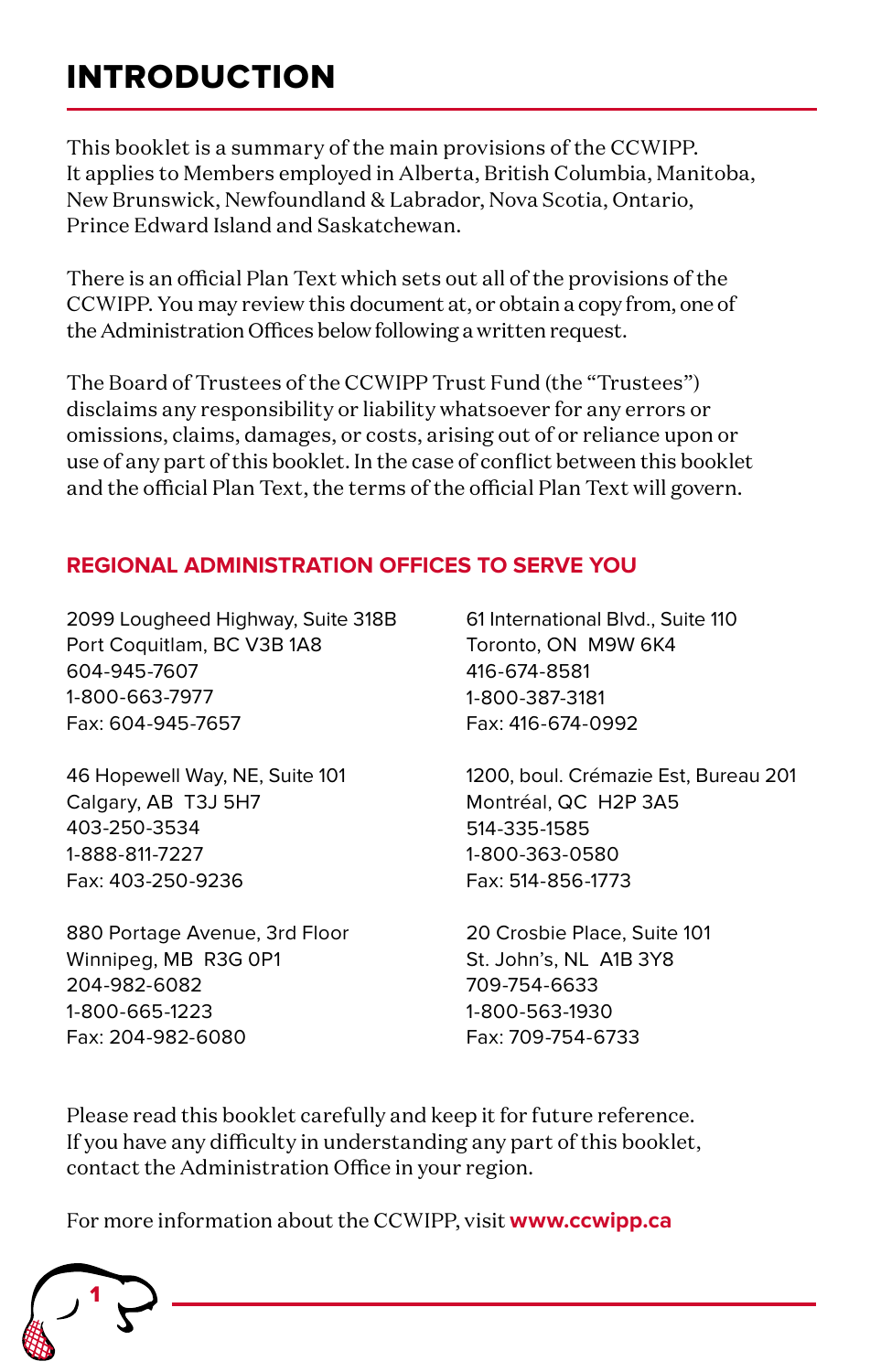# ABOUT THE CCWIPP

### **WHAT IS THE CCWIPP?**

Established in 1979, the CCWIPP is one of the largest defined benefit collectively bargained private sector multi-employer pension plans in the country. It is financed through a Trust Fund administered by a joint Board of Trustees comprised of representatives of the United Food and Commercial Workers, Canada ("UFCW") and of Participating Employers. The Trustees use the professional services of an actuary, administrator, auditor, custodian, investment consultant, legal counsel and a group of investment managers. The Trustees have the right to amend the CCWIPP.

**The CCWIPP belongs to you -** not the Participating Employers, not the UFCW, but to you. All assets, net of expenses, are used to provide benefits to Members and their Beneficiaries in accordance with the provisions of the CCWIPP.

Contributions to the CCWIPP are set out in Collective Agreements and other agreements. Accrued and future benefits under the CCWIPP may change – up or down – depending on the funding level of the Plan and other legal and regulatory requirements.

The CCWIPP is regulated and administered in accordance with all applicable federal and provincial pension legislation.

**The CCWIPP Registration Number is 0580431. The fiscal year end of the CCWIPP is December 31st.**

# **WHAT ARE THE COMPONENTS OF THE CCWIPP?**

There are two components to the CCWIPP.

### **Legacy Plan**

Prior to July 1, 2015, the CCWIPP was registered as a 'non-contributory pension plan' which means that only employer contributions were required.

## **Restructured Plan**

On and after July 1, 2015, Member contributions and 'additional' employer contributions were introduced with new scales of benefits, as described later in this booklet.

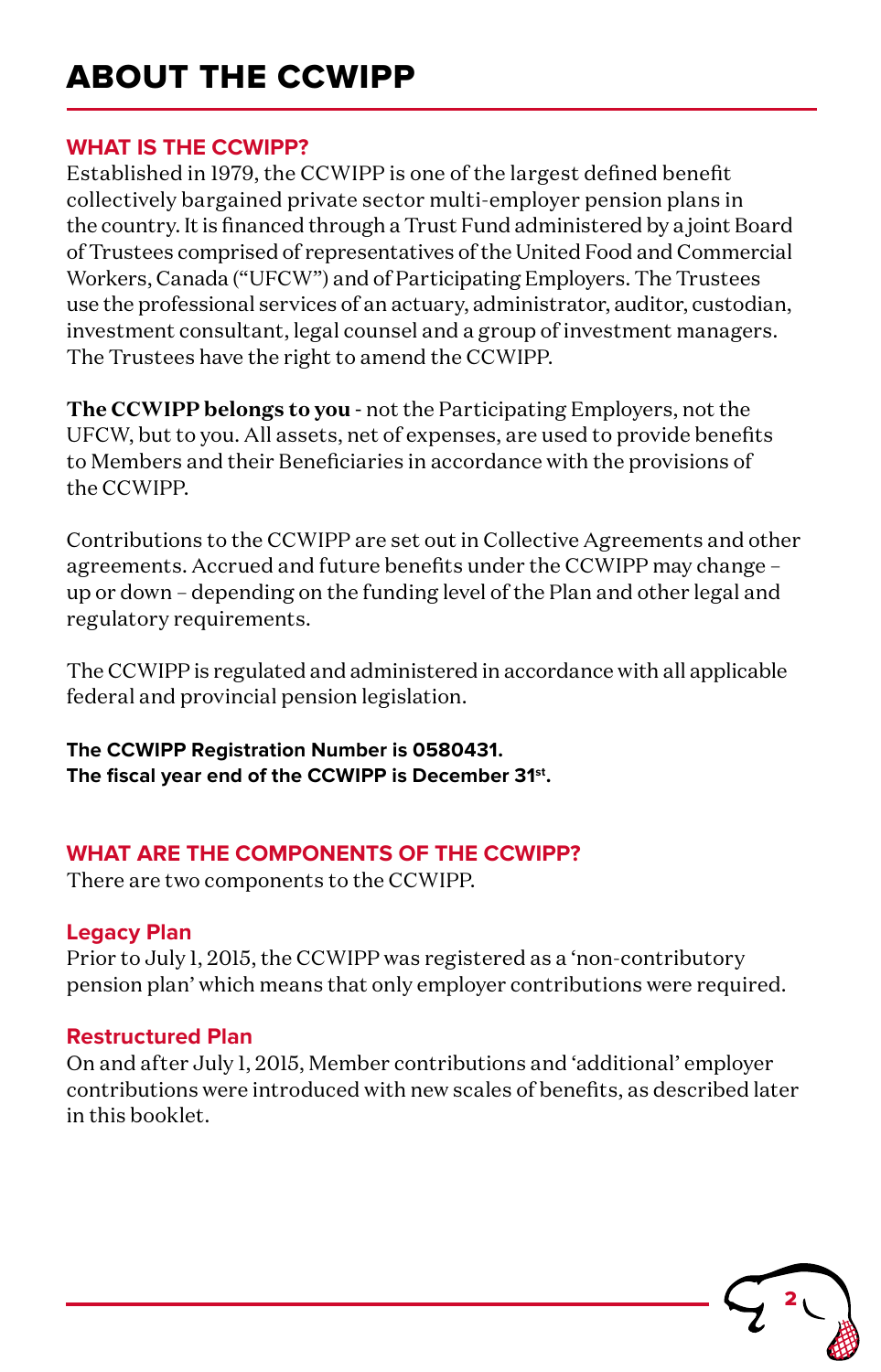# **WHEN DO I BECOME A MEMBER OF THE CCWIPP?**

Provided hours are reported and contributions are made on your behalf by your Participating Employer, you become a Member of the CCWIPP on the earlier of:

- the first day of the month following completion of 2 years of continuous service with one or more Participating Employers; or,
- January 1<sup>st</sup> of the year following 2 consecutive calendar years if, in each of these calendar years, you have either:
	- completed at least 350 hours of employment with one or more Participating Employers; or,
	- earned at least 35% of the Year's Maximum Pensionable Earnings with one or more Participating Employers.

# **WHAT DO I NEED TO DO AS A MEMBER OF THE CCWIPP?**

As a Member of the CCWIPP, you must complete and sign a Registration of Personal Information and Beneficiary Designation Form and send it to the Administration Office in your region (see page 1).

You may obtain this form from one of the Administration Offices or your Participating Employer.

## **WHY IS IT IMPORTANT THAT I COMPLETE THIS FORM?**

This form is used to collect information that is necessary to administer the CCWIPP and accurately establish your pension record. It helps confirm your correct name, address, date of birth, email address - and most importantly – it identifies your Spouse and allows you to designate one or more Beneficiaries in the event of death prior to pension commencement. **You will find the definition of "Spouse" that applies to you in the Definitions of Spouse section later in this booklet.**

This form also provides consent to permit the administrator to communicate with you electronically (i.e. by email) allowing you to get information from the CCWIPP in a more timely way.

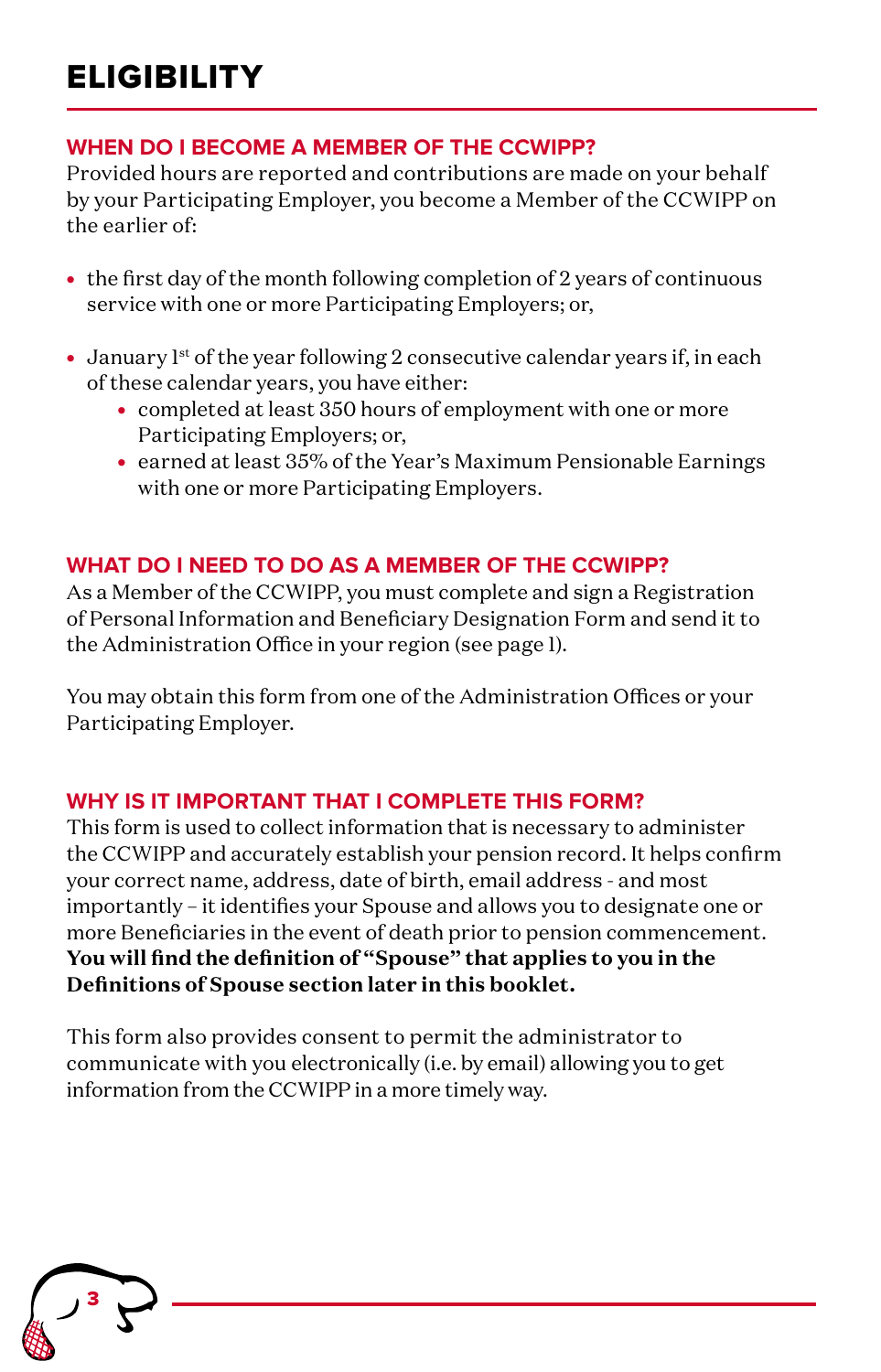# PENSION ACCRUALS

### **WHEN DO I START ACCRUING PENSION UNDER THE CCWIPP?**

You start accruing pension under the CCWIPP once you become a Member in accordance with the eligibility requirements shown on page 3.

# **WHEN DO I BECOME ENTITLED TO MY PENSION?**

Your pension is immediately vested once you become a Member of the CCWIPP or on a later date, as permitted by provincial legislation.

# **HOW DOES MY PENSION ACCRUE?**

Up to June 30, 2015, pension accruals were provided under the Legacy Plan based on prior scales of benefits. Your pension was based on the number of hours reported on your behalf by your Participating Employer in a calendar year, which were used to determine the percentage of the year for which you received credit.

On and after July 1, 2015, pension accruals are provided under the Restructured Plan and are based on new scales of benefits and the number of hours reported on your behalf by your Participating Employer. Under the new scales, subject to certain modifications, accrual rates depend on your period of continuous service. The scale that will apply to you depends on whether Member contributions have been negotiated and whether your Participating Employer has agreed to make additional employer contributions.

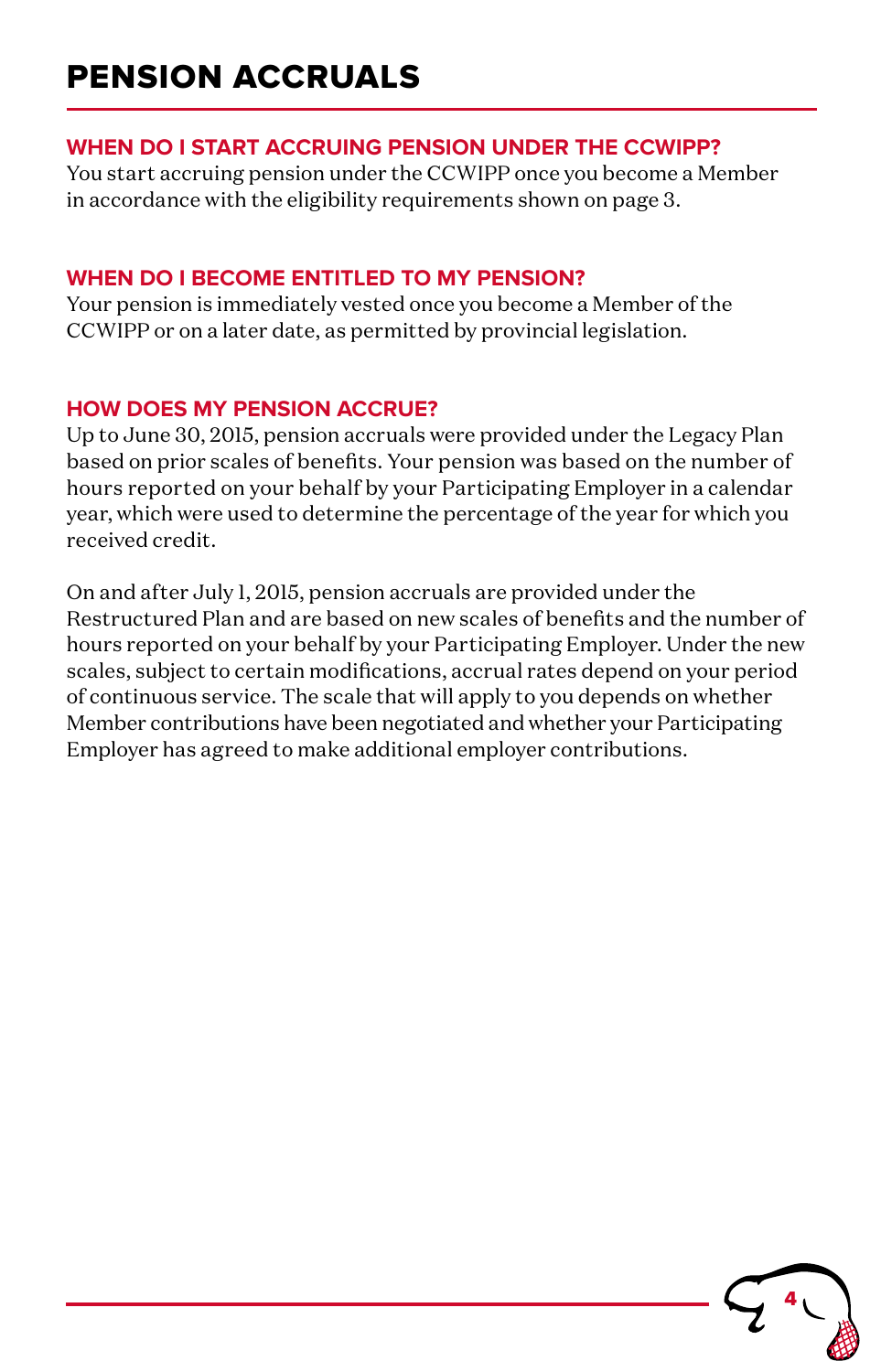### **HOW MUCH ARE MEMBER CONTRIBUTIONS UNDER THE RESTRUCTURED PLAN?**

If Member contributions have been negotiated, your contribution rate will depend on your period of continuous service.

| <b>Period of Continuous Service</b> | <b>Member Contribution Rate</b> |  |
|-------------------------------------|---------------------------------|--|
| *Less than 2 years                  | \$0.00/hour                     |  |
| 2 years but less than 8 years       | \$0.22/hour                     |  |
| 8 or more years                     | $$0.40/h$ our                   |  |

\*If you become a Member of the CCWIPP before having completed 2 years of continuous service (see Eligibility section on page 3), Member contributions will commence on the date you become a Member of the CCWIPP at the rate of \$0.22 per hour. This rate will apply until you have completed 8 years of continuous service.

If your Participating Employer's contribution rate is less than \$0.50 per hour (not including additional employer contributions), your Member contributions will be lower and will be prorated over \$0.60.

## **ARE MEMBER CONTRIBUTIONS TAX DEDUCTIBLE?**

Yes. Member contributions are tax deductible and your Participating Employer is required to report the amount of these contributions on your T4 tax slip.

### **HOW MUCH ARE THE ADDITIONAL EMPLOYER CONTRIBUTIONS UNDER THE RESTRUCTURED PLAN?**

In most cases, the additional employer contributions are \$0.20 per hour over and above the amount of your Participating Employer's required contributions under the collective agreement as of June 30, 2015. In most cases, your Participating Employer will not agree to make these additional contributions unless Member contributions have been negotiated. For certain Participating Employers who contribute less than \$0.50 per hour, the additional employer contributions will be 40% of their contribution rate under the collective agreement as of June 30, 2015.

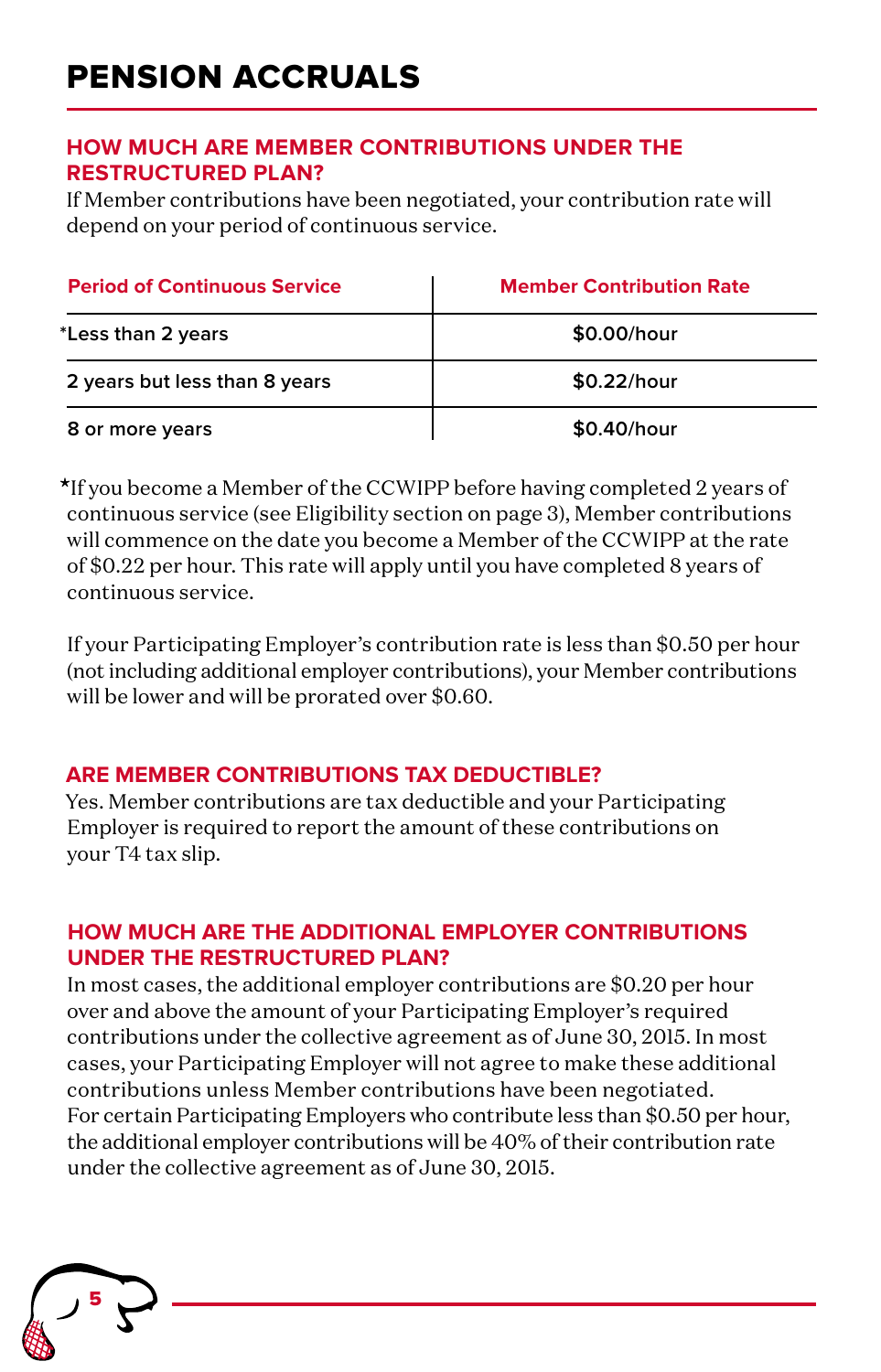## **WHAT ARE THE NEW SCALES OF BENEFITS UNDER THE RESTRUCTURED PLAN?**

There are several scales of benefits under the Restructured Plan. The scale that applies depends on whether there are Member contributions and/or additional employer contributions.

The following are examples of three of these scales.

## **SCALE 1: MEMBER CONTRIBUTIONS AND ADDITIONAL EMPLOYER CONTRIBUTIONS**

If Participating Employer contributions, Member contributions, and additional employer contributions are paid on 2,000 hours in a calendar year, the monthly benefit accrual rate will be in accordance with the following scale.

| <b>Period of Continuous Service</b> | <b>Monthly Benefit Accrual Rate</b> |  |  |
|-------------------------------------|-------------------------------------|--|--|
| *Less than 2 years                  | \$0.00                              |  |  |
| 2 years but less than 8 years       | \$18.00                             |  |  |
| 8 or more years                     | \$30.00                             |  |  |

\*If you become a Member of the CCWIPP before having completed 2 years of continuous service (see Eligibility section on page 3), you will begin to accrue a monthly benefit of \$18 from the date you become a Member of the CCWIPP. This accrual rate will apply until you have completed 8 years of continuous service.

If your Participating Employer's contribution rate is less than \$0.50 per hour (not including additional employer contributions), your monthly benefit accrual and Member contributions will be lower and will be prorated over \$0.60. If your Participating Employer's contribution rate is more than \$1.25 per hour (not including additional employer contributions), your monthly benefit accrual will be higher and will be prorated over \$1.25.

If more or less than 2,000 hours are reported in a calendar year, the monthly benefit accrual will be prorated over 2,000 hours.

This scale also applies to you if your Participating Employer joined the CCWIPP on or after July 1, 2015.

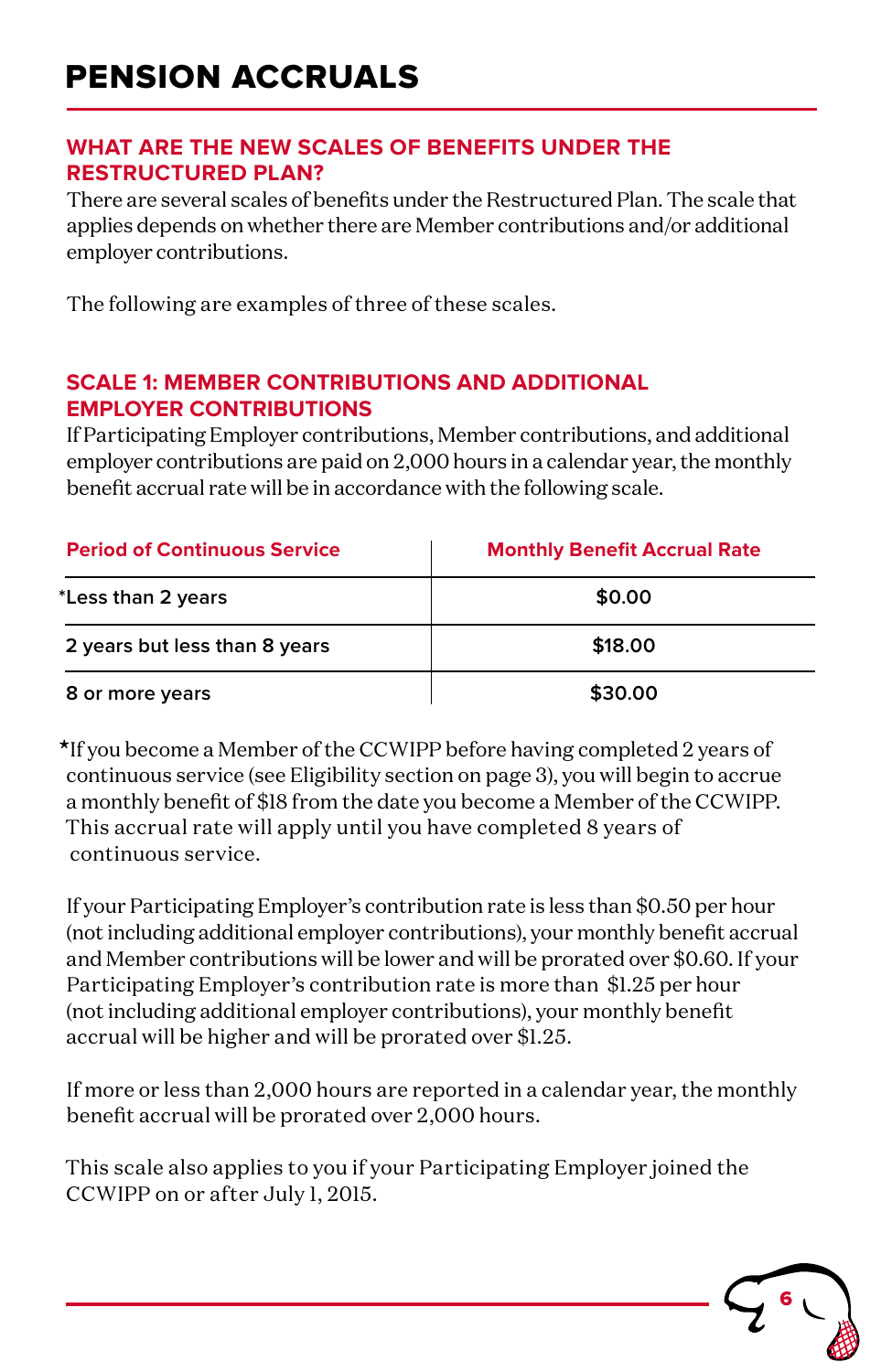# PENSION ACCRUALS

**SCALE 1 (continued)**

## **BENEFIT FORMULAS**

#### **Formula 1: Participating Employer contribution rate is less than \$0.50/hour\***

Reported Hours **x** 2,000 Accrual = Monthly Benefit Accrual Rate **x**  $\frac{\text{30}}{\text{50}}$ Participating Employer Contribution Rate

#### **Formula 2: Participating Employer contribution rate is \$0.50/hour or more and \$1.25/hour or less\***

Accrual = Monthly Benefit Accrual Rate  $\boldsymbol{x}$  Reported Hours 2,000

#### **Formula 3: Participating Employer contribution rate excee**ds \$1.25/hour\*

|                                              | Participating Employer |                |
|----------------------------------------------|------------------------|----------------|
| Accrual = Monthly Benefit Accrual Rate $X =$ | Contribution Rate      | Reported Hours |
|                                              | \$1.25                 | 2.000          |

\*not including additional employer contributions.

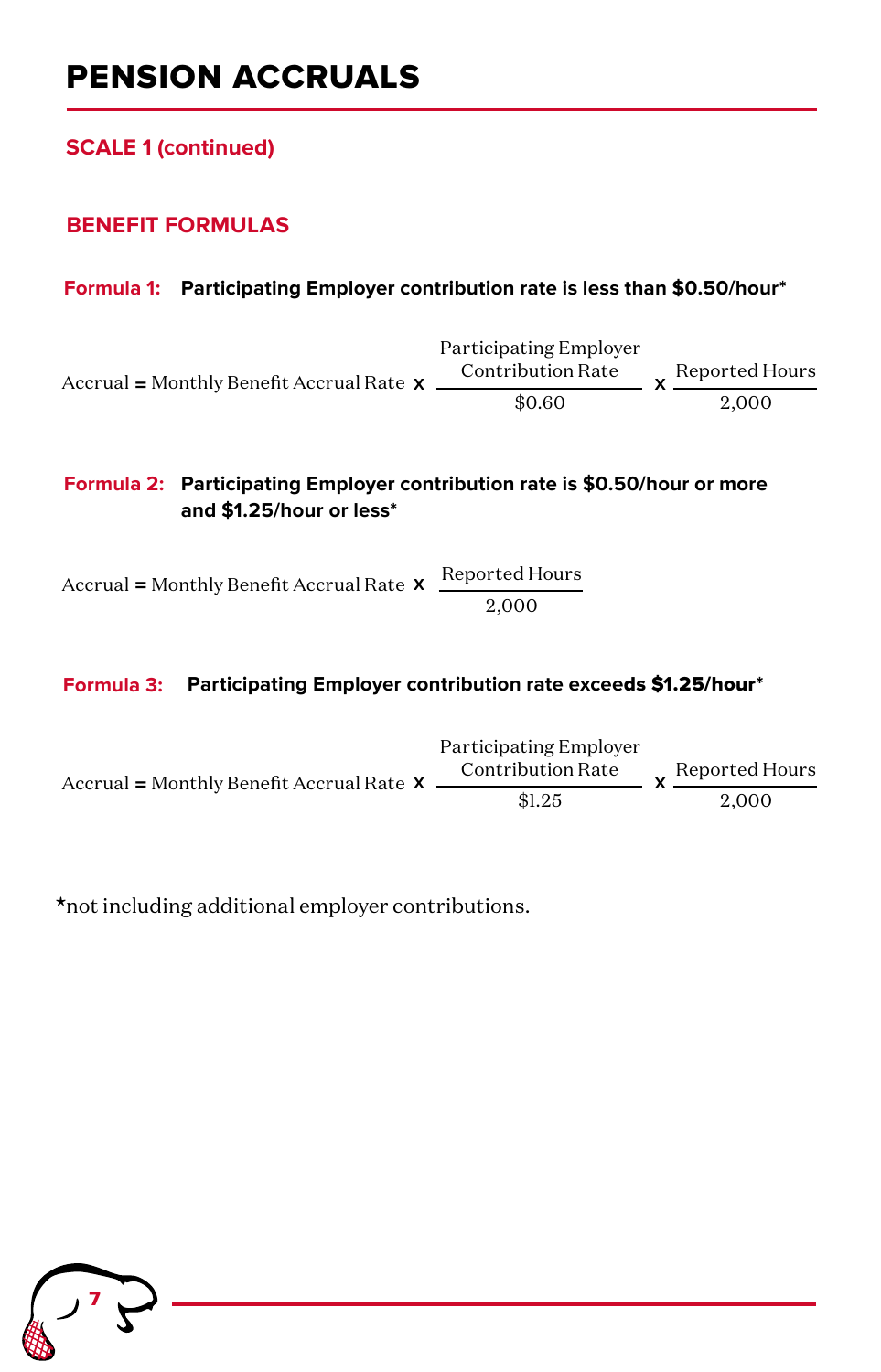# PENSION ACCRUALS

**EXAMPLE: I expect to work 1,600 hours this year and will have completed 10 years of continuous service. My Participating Employer's contribution rate is \$1.25 per hour (as shown in my Collective Agreement).**

**How much pension will I accrue this calendar year?**

Refer to pages 6 and 7:

- 10 years of continuous service → Monthly Benefit Accrual Rate = \$30.00
- **•** Reported hours = 1,600
- Participating Employer contribution rate = \$1.25/hour  $\rightarrow$  Formula 2

Accrual = Monthly Benefit Accrual Rate  $\boldsymbol{x}$  Reported Hours 2,000

> **\$30.00** \$24.00 <sup>=</sup> <sup>=</sup> **1,600 2,000 x**

You will accrue **\$24.00** of monthly pension for this calendar year. This will be added to any pension accrued in prior calendar years.

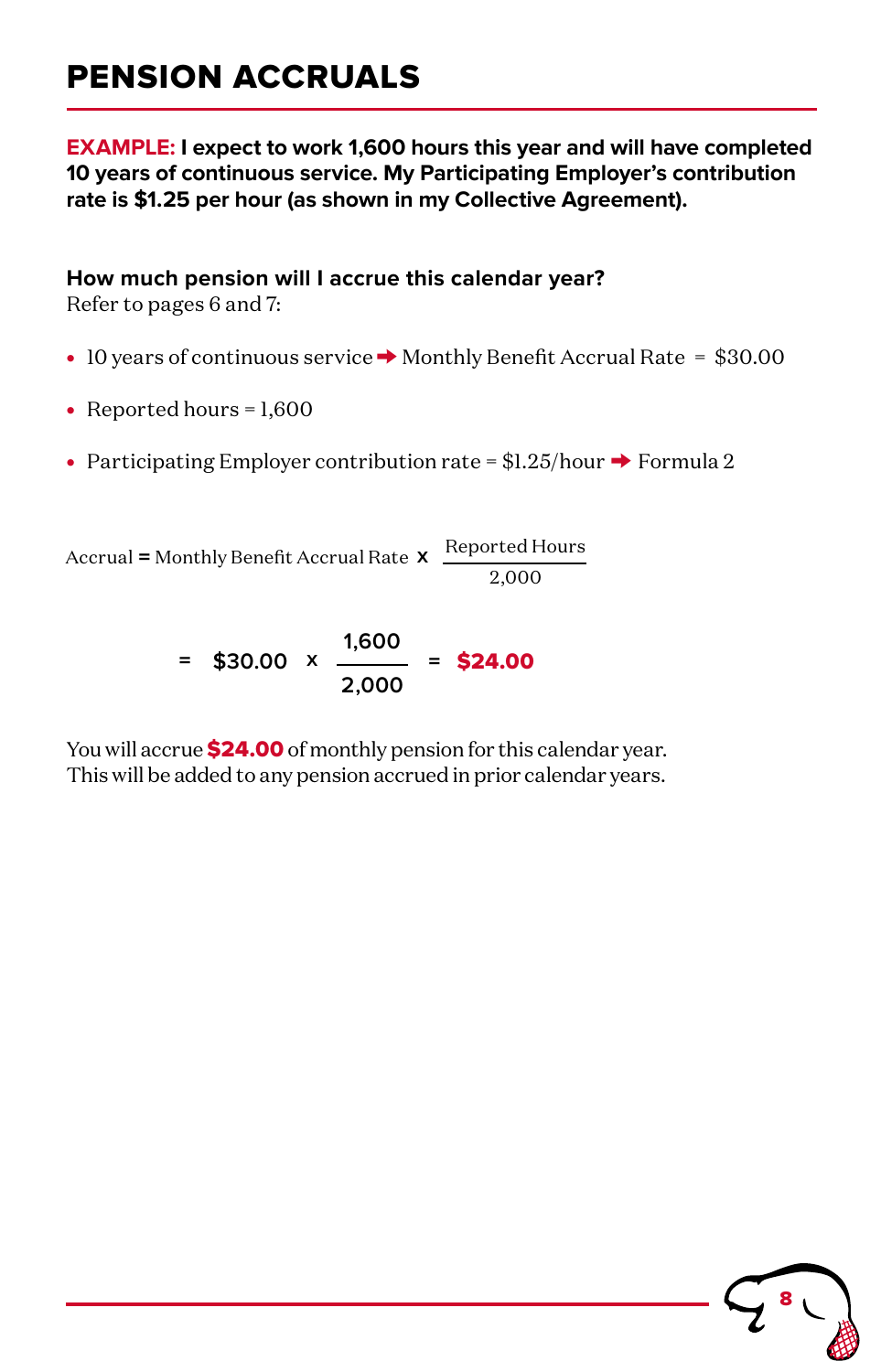### **SCALE 2: NO MEMBER CONTRIBUTIONS AND NO ADDITIONAL EMPLOYER CONTRIBUTIONS**

If neither Member contributions nor additional employer contributions **are negotiated,** and Participating Employer contributions are paid on 2,000 hours in a calendar year, the monthly benefit accrual rate will be in accordance with the following scale.

| <b>Period of Continuous Service</b> | <b>Monthly Benefit Accrual Rate</b> |  |
|-------------------------------------|-------------------------------------|--|
| *Less than 2 years                  | \$0.00                              |  |
| 2 or more years                     | \$10.00                             |  |

\*If you become a Member of the CCWIPP before having completed 2 years of continuous service (see Eligibility section on page 3), you will begin to accrue benefits when you become a Member of the CCWIPP.

If your Participating Employer's contribution rate is more or less than \$1.00 per hour, your monthly benefit accrual will be higher or lower and will be prorated over \$1.00.

If more or less than 2,000 hours are reported in a calendar year, the monthly benefit accrual will be prorated over 2,000 hours.

### **BENEFIT FORMULA**

|                                                                   | Participating Employer |                |
|-------------------------------------------------------------------|------------------------|----------------|
| Accrual = Monthly Benefit Accrual Rate $X \overline{\phantom{a}}$ | Contribution Rate      | Reported Hours |
|                                                                   | \$1.00                 | 2.000          |

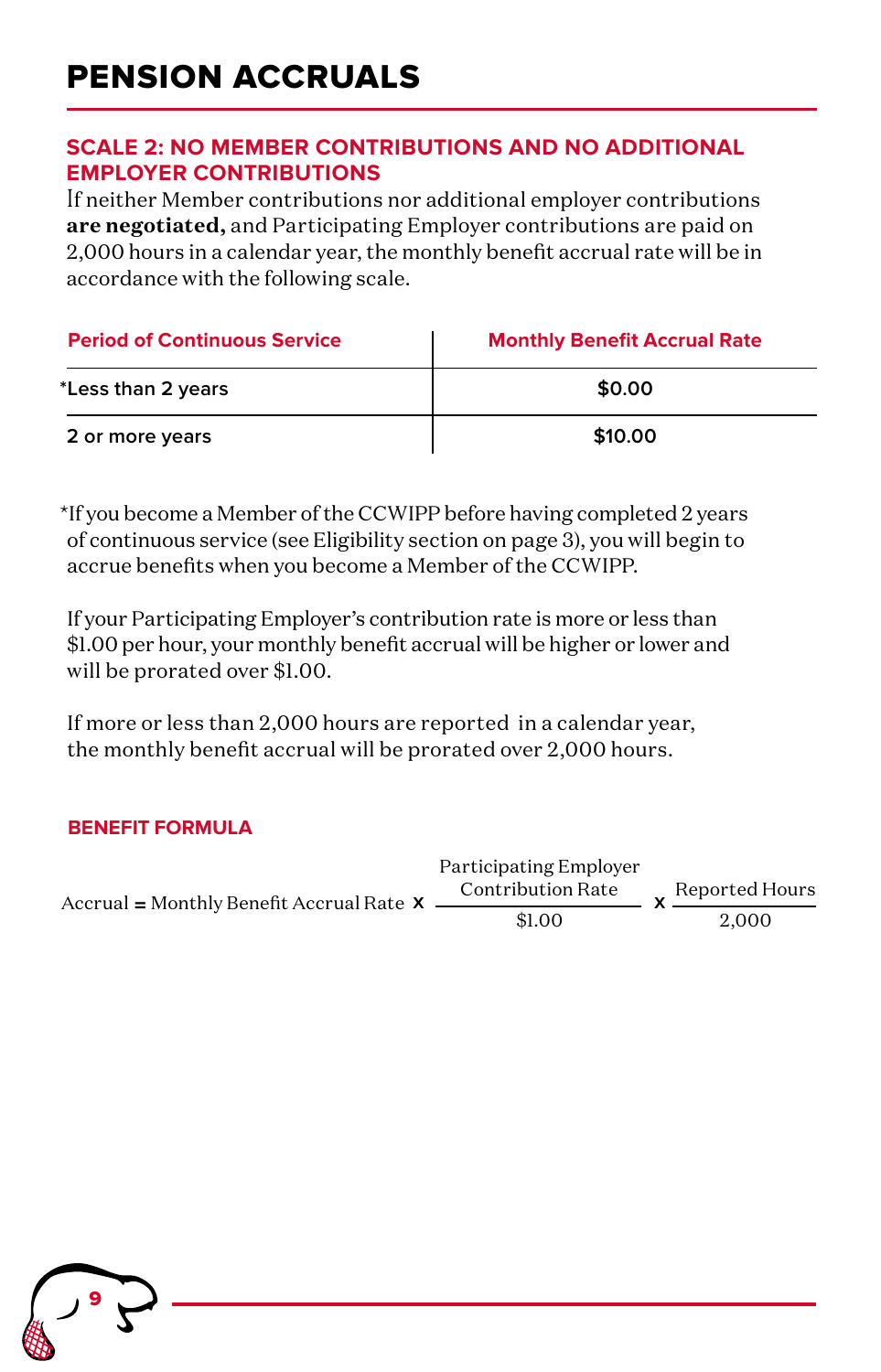# PENSION ACCRUALS

## **SCALE 2 (continued)**

**EXAMPLE: I expect to work 1,600 hours this year and will have completed 10 years of continuous service. My Participating Employer's contribution rate is \$0.60 per hour (as shown in my Collective Agreement).**

**How much pension will I accrue this calendar year?**

Refer to page 9:

- 10 years of continuous service → Monthly Benefit Accrual Rate = \$10.00
- **•** Reported hours = 1,600
- **•** Participating Employer contribution rate = \$0.60/hour

Reported Hours 2,000 Accrual = Monthly Benefit Accrual Rate  $\boldsymbol{x}$  <u>contribution rate</u>  $\boldsymbol{x}$ Participating Employer Contribution Rate

> **1,600 2,000 0.60 \$1.00**  $=$  \$10.00  $\times$  X  $\frac{1}{\sqrt{2}}$  = \$4.80

You will accrue \$4.80 of monthly pension for this calendar year. This will be added to any pension accrued in prior calendar years.

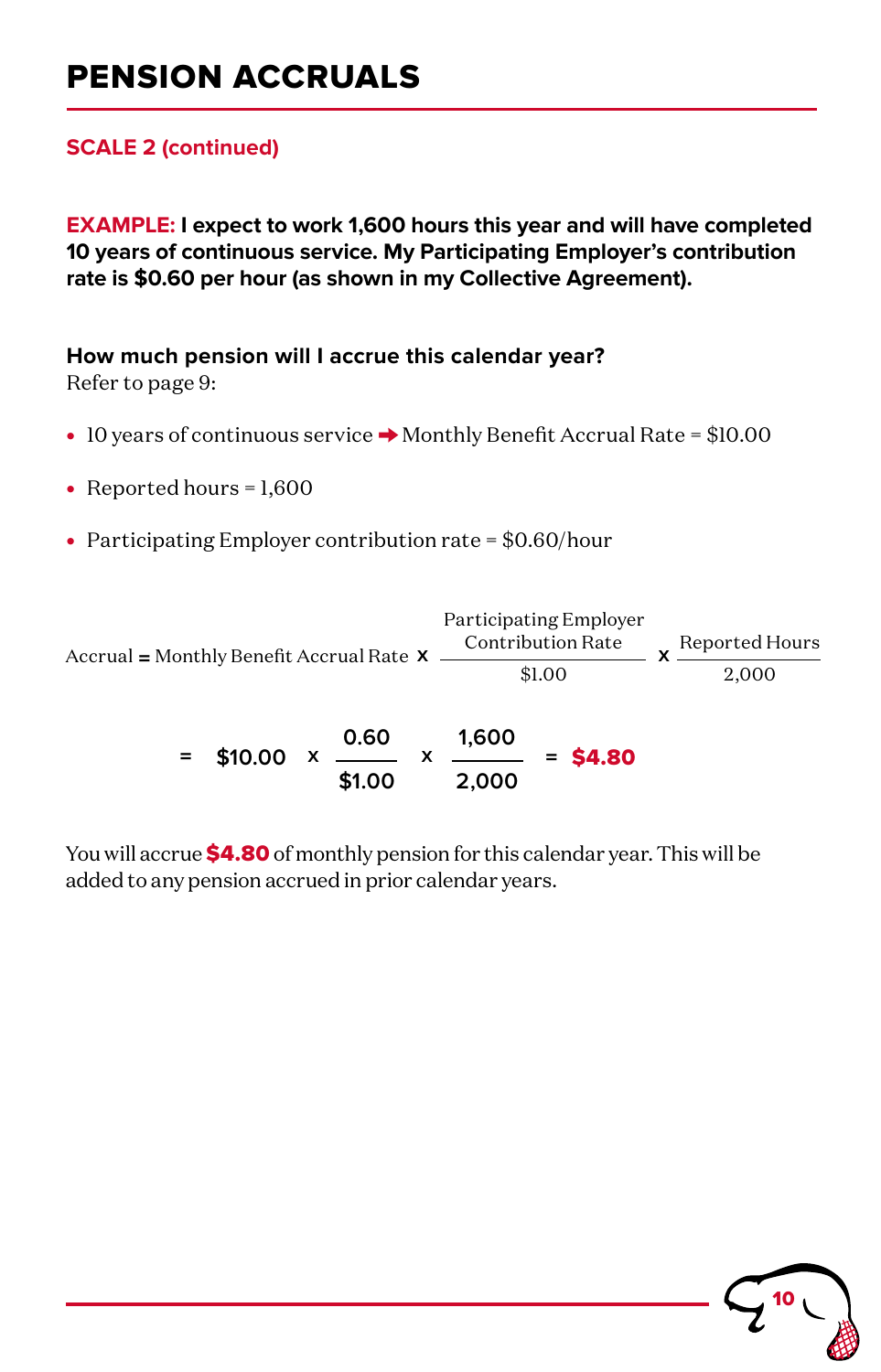# **SCALE 3: MEMBER CONTRIBUTIONS BUT NO ADDITIONAL EMPLOYER CONTRIBUTIONS**

If Member contributions **are negotiated** but additional employer contributions **are not negotiated,** and Participating Employer contributions and Member contributions are paid on 2,000 hours in a calendar year, the monthly benefit accrual rate will be in accordance with the following scale.

| <b>Period of Continuous Service</b> | <b>Monthly Benefit Accrual Rate</b> |  |
|-------------------------------------|-------------------------------------|--|
| *Less than 2 years                  | \$0.00                              |  |
| 2 years but less than 8 years       | \$14.00                             |  |
| 8 or more years                     | \$20.00                             |  |

\*If you become a Member of the CCWIPP before having completed 2 years of continuous service (see Eligibility section on page 3), you will begin to accrue a monthly benefit of \$14 from the date you become a Member of the CCWIPP. This rate will apply until you have completed 8 years of continuous service.

If your Participating Employer's contribution rate is less than \$0.50 per hour, your monthly benefit accrual and required Member contributions will be lower and will be prorated over \$0.60.

If more or less than 2,000 hours are reported in a calendar year, the monthly benefit accrual will be prorated over 2,000 hours.

# **BENEFIT FORMULAS**

### **Formula 1: Participating Employer contribution rate is less than \$0.50/hour**

| Accrual = Monthly Benefit Accrual Rate $x$ $\overline{ }$ | Participating Employer<br><b>Contribution Rate</b> | Reported Hours |
|-----------------------------------------------------------|----------------------------------------------------|----------------|
|                                                           | \$0.60                                             | 2.000          |

### **Formula 2: Participating Employer contribution rate is \$0.50/hour or more**

Reported Hours Accrual = Monthly Benefit Accrual Rate  $\times$ 

2,000

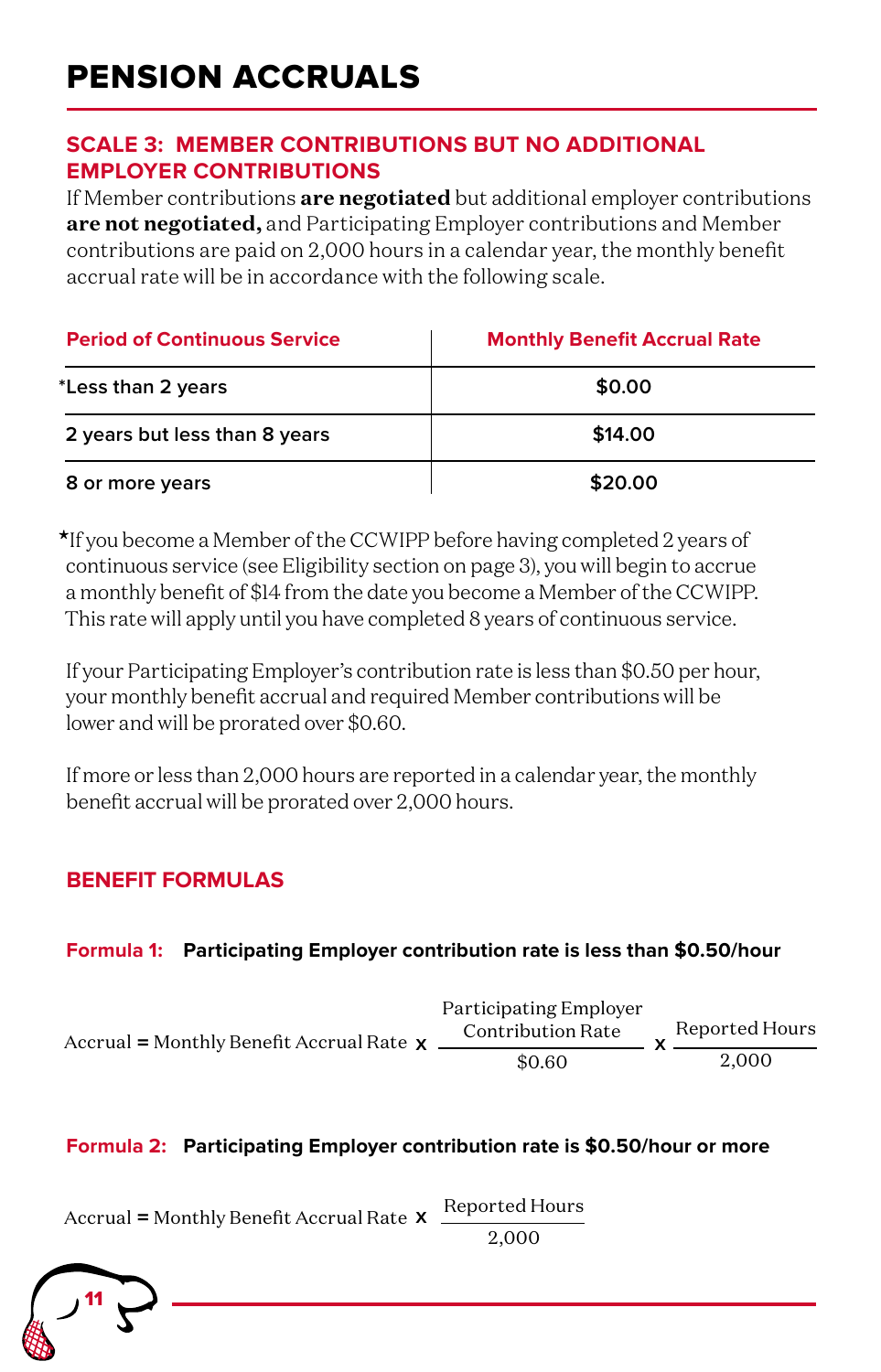# PENSION ACCRUALS

## **SCALE 3 (continued)**

**EXAMPLE: I expect to work 1,600 hours this year and will have completed 10 years of continuous service. My Participating Employer's contribution rate is \$0.60 per hour (as shown in my Collective Agreement).**

# **How much pension will I accrue this calendar year?**

Refer to page 11:

- 10 years of continuous service → Monthly Benefit Accrual Rate = \$20.00
- Reported hours = 1,600
- Participating Employer contribution rate = \$0.60/hour → Formula 2

Accrual = Monthly Benefit Accrual Rate  $\boldsymbol{x}$  Reported Hours 2,000

$$
= $20.00 \times \frac{1,600}{2,000} = $16.00
$$

You will accrue \$16.00 of monthly pension for this calendar year. This will be added to any pension accrued in prior calendar years.

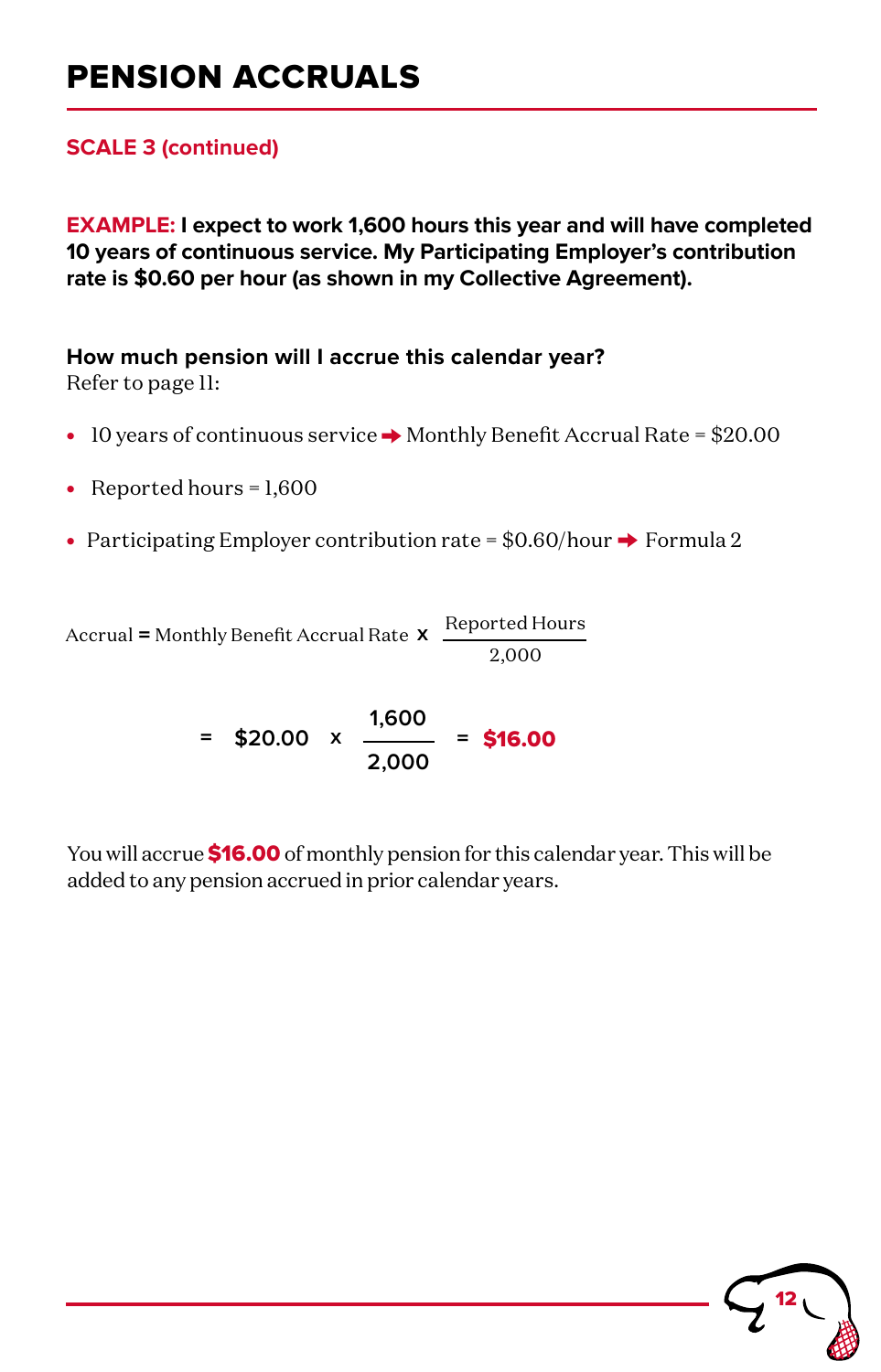#### **WHAT IS A COMMUTED VALUE?**

A commuted value is the lump sum value of a pension benefit, calculated at the date of termination, retirement or death, whichever applies, that is estimated to be equal in value to a future series of pension payments, using assumptions adopted by the Trustees based on the Actuary's advice and in accordance with the Canadian Institute of Actuaries Standard of Practice for Determining Pension Commuted Values and applicable legislation.

## **WHAT IS THE 50% COST SHARING RULE?**

If you are making Member contributions to the CCWIPP, the contributions that you make up to your date of termination, retirement or death, whichever applies, increased with interest, cannot exceed 50% of the commuted value of all or a portion of your pension (depending on the pension legislation in your province); otherwise, the excess will be refunded to you (or your Spouse, Beneficiary or estate) in a lump sum, less withholding taxes. You or your spouse may transfer the lump sum to a Registered Retirement Savings Plan ("RRSP"), on a tax-sheltered basis, subject to the requirements of the *Income Tax Act.*

### **EXAMPLE: You intend to commence your pension this year. Your total Member contributions with interest are \$15,000 and the commuted value of your pension is \$29,000.**

Since your Member contributions (\$15,000) are more than 50% of the commuted value (\$29,000 ÷ 2 = \$14,500), you will be refunded \$500 (\$15,000 - \$14,500).

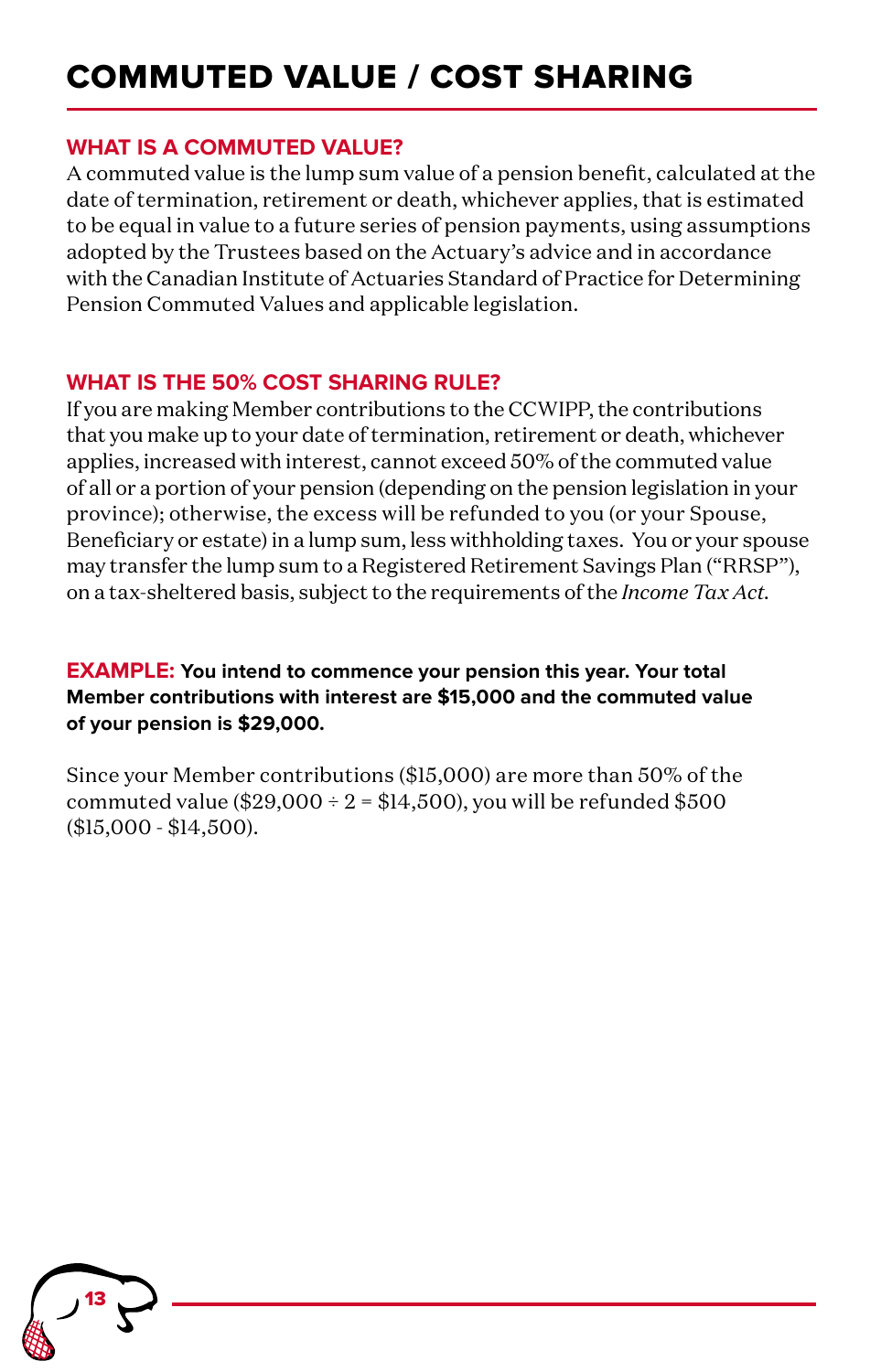# SUPPLEMENTARY HOURS CREDIT

#### **WILL I CONTINUE TO RECEIVE PENSION CREDITS IF I AM UNABLE TO WORK DUE TO ILLNESS OR INJURY, OR IF I AM AWAY FROM WORK BECAUSE OF A MATERNITY, PARENTAL OR ADOPTION LEAVE?**

If you are under age 65 and have completed a Registration of Personal Information and Beneficiary Designation Form, you can apply for Supplementary Hours Credit ("SHC") to have pension accruals continue.

### **HOW DO I APPLY FOR SHC?**

Contact the Administration Office in your region (see page 1) to have the necessary forms sent to you. These forms are also available on the website at **www.ccwipp.ca**

### **WHEN MUST I APPLY FOR SHC?**

You must apply prior to termination or retirement and by the following dates.

- **If you were on maternity, parental or adoption leave:** within 60 days following the date you return to work.
- **If your illness or injury lasts less than 30 days:** within 60 days following the date you return to work.
- **If your illness or injury lasts 30 days or more:** within 6 months from the beginning of your illness or injury.

### **HOW IS THE SHC CALCULATED?**

The SHC is calculated based on the number of hours reported on your behalf by your Participating Employer in the prior calendar year.

### **WHAT IS THE MAXIMUM SHC THAT I CAN RECEIVE IF I AM UNABLE TO WORK DUE TO ILLNESS OR INJURY?**

You can receive SHC for a maximum of 36 months in respect of each period of illness or injury.

## **WILL I BE REQUIRED TO REMIT MEMBER CONTRIBUTIONS IF I AM IN RECEIPT OF SHC?**

No. Member contributions will not be required.

.

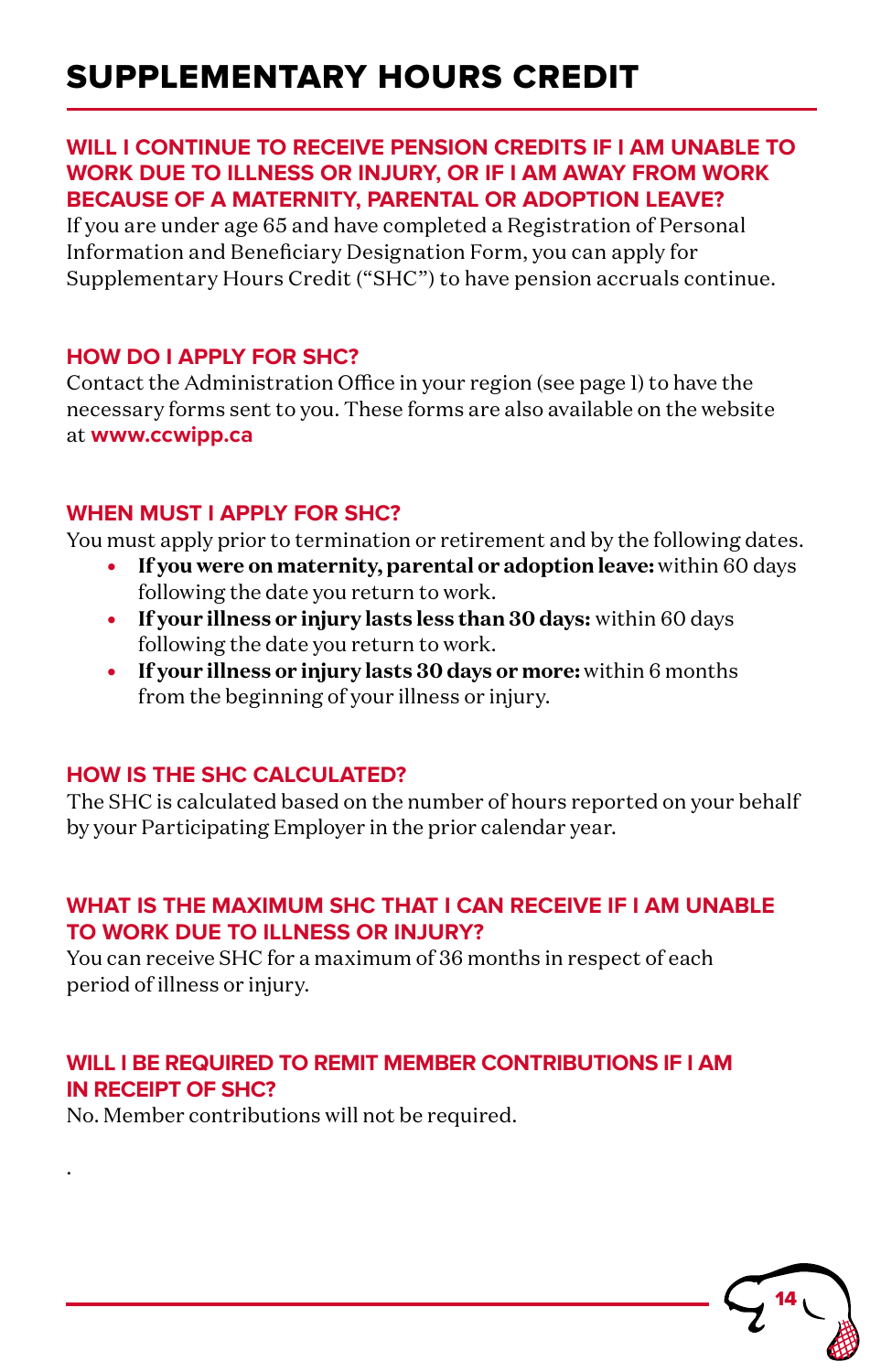#### **WHEN CAN I RECEIVE AN UNREDUCED PENSION?**

The earliest day you can receive an unreduced pension under the CCWIPP is the first day of the month coinciding with or next following your 65th birthday. This is the Normal Retirement Date under the CCWIPP.

### **WHAT IS THE EARLIEST DAY I CAN RECEIVE A REDUCED PENSION?**

The earliest day you can receive a reduced pension under the CCWIPP is the first day of the month coinciding with or next following your  $50<sup>th</sup>$  birthday.

## **WHAT HAPPENS IF I CHOOSE TO COMMENCE MY PENSION BETWEEN THE AGES OF 50 AND 65?**

If you choose to commence your pension between the ages of 50 and 65, your pension will be reduced by 0.5% for each month that your pension commences prior to age 65 (but not greater than the actuarial reduction).

### **EXAMPLE: If you are 62 years old with a monthly pension of \$180.00 payable at age 65, your monthly pension payable at age 62 would be:**

- Number of months between ages 62 and 65 = 36 months
- Early retirement reduction: 36 months x 0.5% = 18%
- Monthly pension at age 62: \$180.00 x (100% 18%) = \$147.60

### **BY WHEN MUST MY PENSION COMMENCE?**

Your pension must commence, at the latest, on December 1<sup>st</sup> of the calendar year in which you turn age 71, as required under the *Income Tax Act*.

### **DO I HAVE TO CHANGE MY EMPLOYMENT STATUS IN ORDER TO START COLLECTING MY PENSION?**

Yes. If you are working full-time with a Participating Employer, you must take a part-time position or terminate your employment within 60 days before or after the date your pension starts. If you are working part-time with a Participating Employer, you must terminate your employment within 60 days before or after the date your pension starts.

Please note that this does not apply to you if the commencement date of your pension is on December 1st of the calendar year in which you turn age 71.

Once your pension commences, you cannot accrue any further pension in accordance with the *Income Tax Act.*

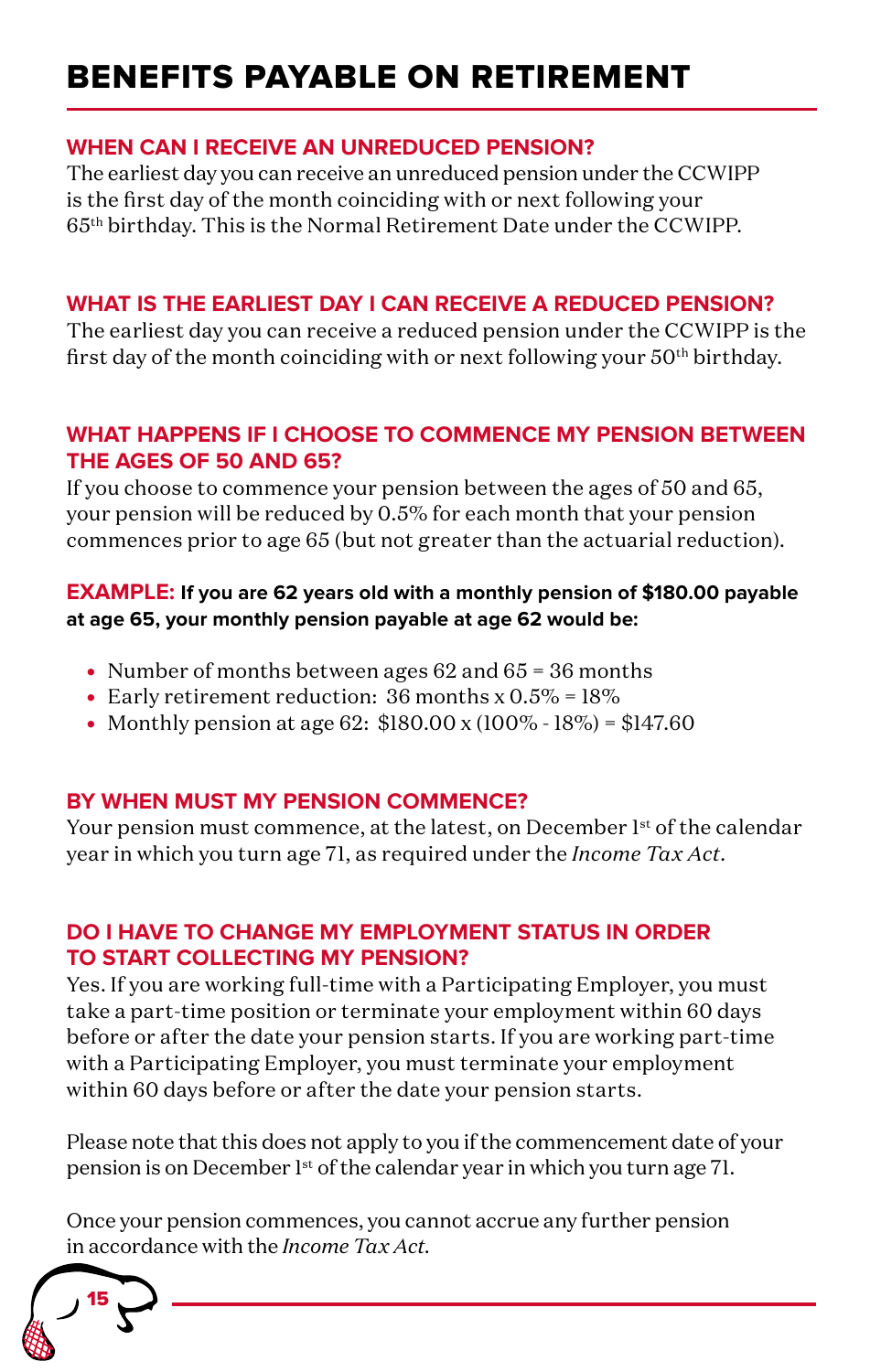### **WHEN SHOULD I CONTACT AN ADMINISTRATION OFFICE TO APPLY FOR MY PENSION?**

You should contact the Administration Office in your region (see page 1) **about 6 weeks prior to your intended pension commencement date.**  The necessary forms will be sent to you for completion. These forms must be returned along with the required proof(s) of age.

### **CAN I RECEIVE RETROACTIVE PAYMENTS IF I CONTACT AN ADMINISTRATION OFFICE AFTER MY INTENDED PENSION COMMENCEMENT DATE?**

No. If you do not contact an Administration Office (see page 1) to apply for your pension until after your intended pension commencement date, you will not receive retroactive pension payments.

### **WHAT IS THE NORMAL FORM OF PENSION?**

The normal form of pension is a lifetime pension with 60 months of payments guaranteed. This means that a monthly pension will be paid to you for your lifetime, but if your death occurs before you have received 60 months of pension payments, your designated Beneficiary will continue to receive the remainder of the payments in the guarantee period.

### **WHAT IF I HAVE A SPOUSE AT PENSION COMMENCEMENT?**

If you have a Spouse on your pension commencement date, you must elect at least a joint & 60% survivor pension. A joint & 60% survivor pension is a monthly pension that will be paid to you for your lifetime, but in the event of your death before your Spouse's death, 60% of your monthly pension will continue to be paid to your Spouse for his/her lifetime. The amount of your pension will be actuarially adjusted to reflect this form of payment.

You will find the definition of "Spouse" that applies to you in the Definitions of Spouse section later in this booklet.

### **CAN A SPOUSE WAIVE HIS OR HER RIGHT TO THE JOINT & 60% SURVIVOR PENSION?**

Yes. A Spouse may waive his/her right to the joint & 60% survivor pension. The rules for waiving this right vary by province. Please contact the Administration Office in your region (see page 1) for further information.

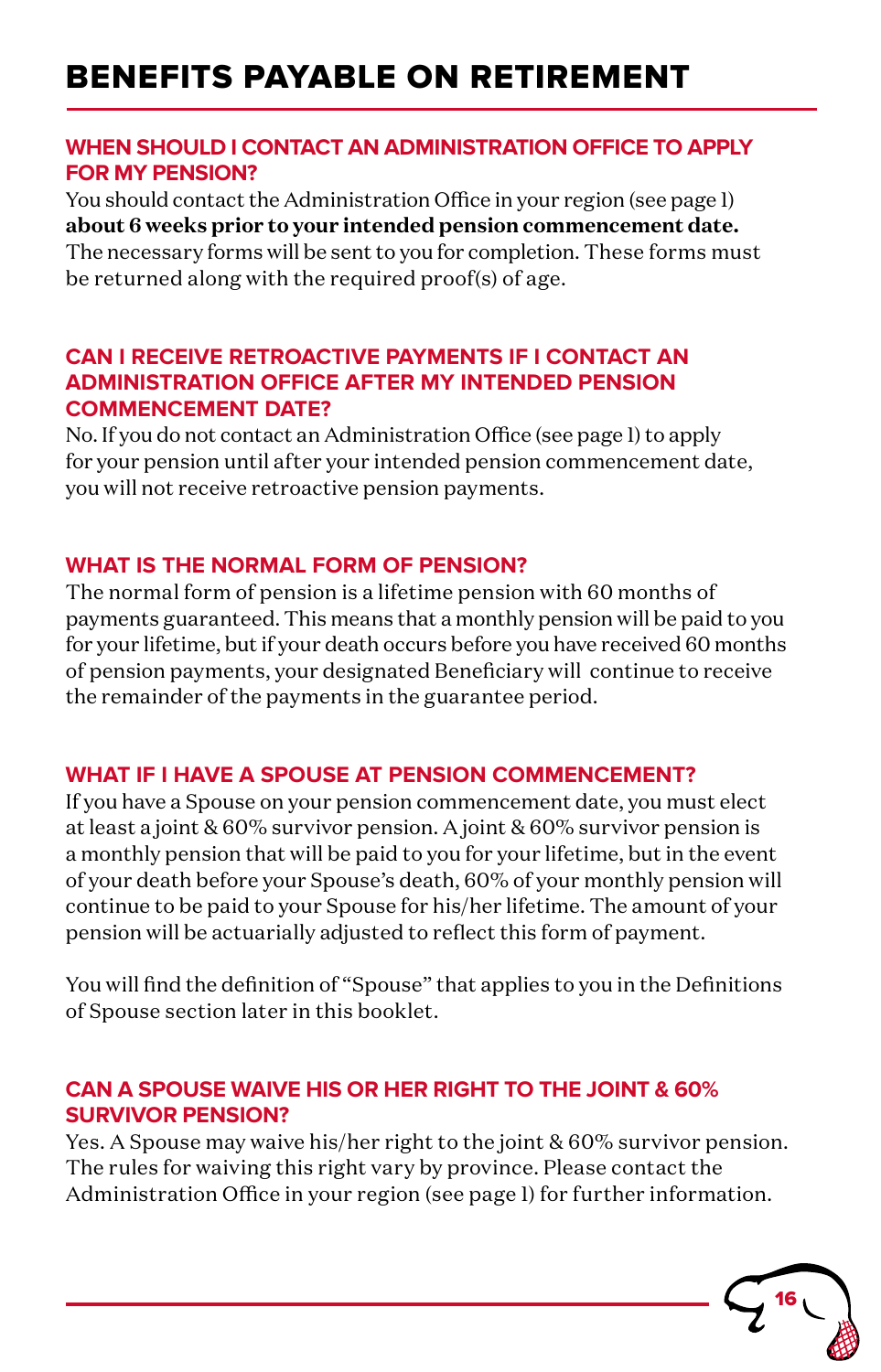### **ARE THERE OTHER FORMS OF PENSION I CAN CHOOSE?**

Yes. You can choose from several optional forms of pension payment. If you elect one of these optional forms, the amount of your pension will be actuarially adjusted to reflect this form of payment.

If you do not have a Spouse on your pension commencement date or your Spouse has waived his/her right to the joint & 60% survivor pension, you may elect one of the following optional forms of pension payment:

### **• Lifetime pension with 0, 10 or 15 years guaranteed**

A monthly pension payable to you for your lifetime, but if your death occurs before you have received the number of pension payments in your selected guarantee period, your designated Beneficiary will continue to receive the remainder of the payments in the guarantee period.

If you do not have a Spouse on your pension commencement date or your Spouse has waived his/her right to the joint & 60% survivor pension, you may elect one of the following optional forms of pension payment:

- **• Joint & survivor pension, reducing to 50% or 75%, or remaining at 100%** A monthly pension payable to you for your lifetime, but in the event of your death before your Spouse, your Spouse will continue to be paid the selected percentage of your monthly pension for his/her lifetime. A spousal waiver is needed to elect the joint & 50% survivor pension.
- **• Joint & survivor pension, reducing to 60%, with 10 years guaranteed**  A monthly pension payable to you for your lifetime, but if your death occurs before you have received 120 monthly payments, your Spouse (or designated Beneficiary if your Spouse is not living) will continue to receive the same monthly payment for the balance of the 120 months. After 120 months, your Spouse, if still living, will continue to be paid 60% of your monthly pension for his/her lifetime.

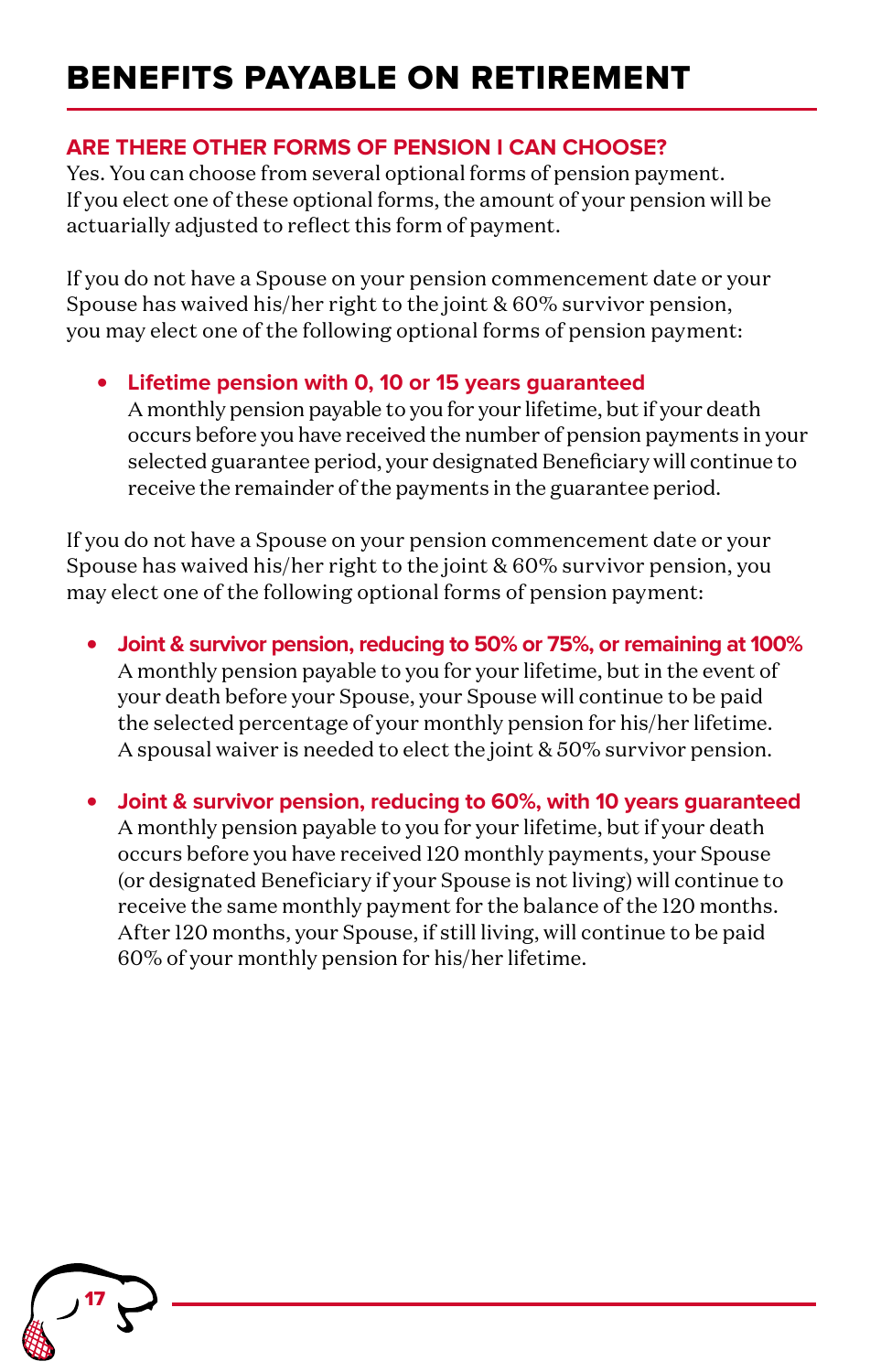#### **CAN I CHANGE MY FORM OF PENSION?**

No. You will not be able to change your form of pension after you have received your first pension payment.

## **WHEN CAN I EXPECT MY PENSION PAYMENTS?**

Your pension is payable from your pension commencement date, **provided you have contacted an Administration Office (see page 1) to apply for your pension prior to such date.** However, it normally takes up to 3 months to process your first payment, in which case a retroactive payment will be made. Thereafter, your pension payments are made on the first day of each month.

### **CAN I RECEIVE MY PENSION AS A LUMP SUM PAYMENT?\***

If your pension or the commuted value of your pension is below the small pension threshold specified in the legislation of your province of employment, the commuted value of your pension may be paid to you as a lump sum, less withholding taxes, instead of a monthly amount. You will be able to transfer this lump sum to an RRSP, on a tax-sheltered basis, subject to the requirements of the *Income Tax Act.*

### **\*Notes**

- If the CCWIPP is not fully funded under solvency requirements and your Legacy Plan benefits have not been reduced to the transfer ratio, it is possible that only the funded portion of the commuted value of the small pension you accrued under the Legacy Plan can be paid immediately, and the balance, increased with interest, would be payable within five years. Subject to applicable law, the commuted values of small pensions accrued under the Restructured Plan are currently being paid out in full.
- The transfer ratio refers to the percentage by which a plan is funded on a wind up basis. The transfer ratio is subject to change and is updated annually. There is no intention to wind up the CCWIPP.
- The *Income Tax Act* limits the amount that may be transferred on a taxsheltered basis. Any amount of the commuted value of your pension above the maximum transfer value can only be transferred to your RRSP if you have sufficient contribution room. A T4A will be issued in respect of this amount.

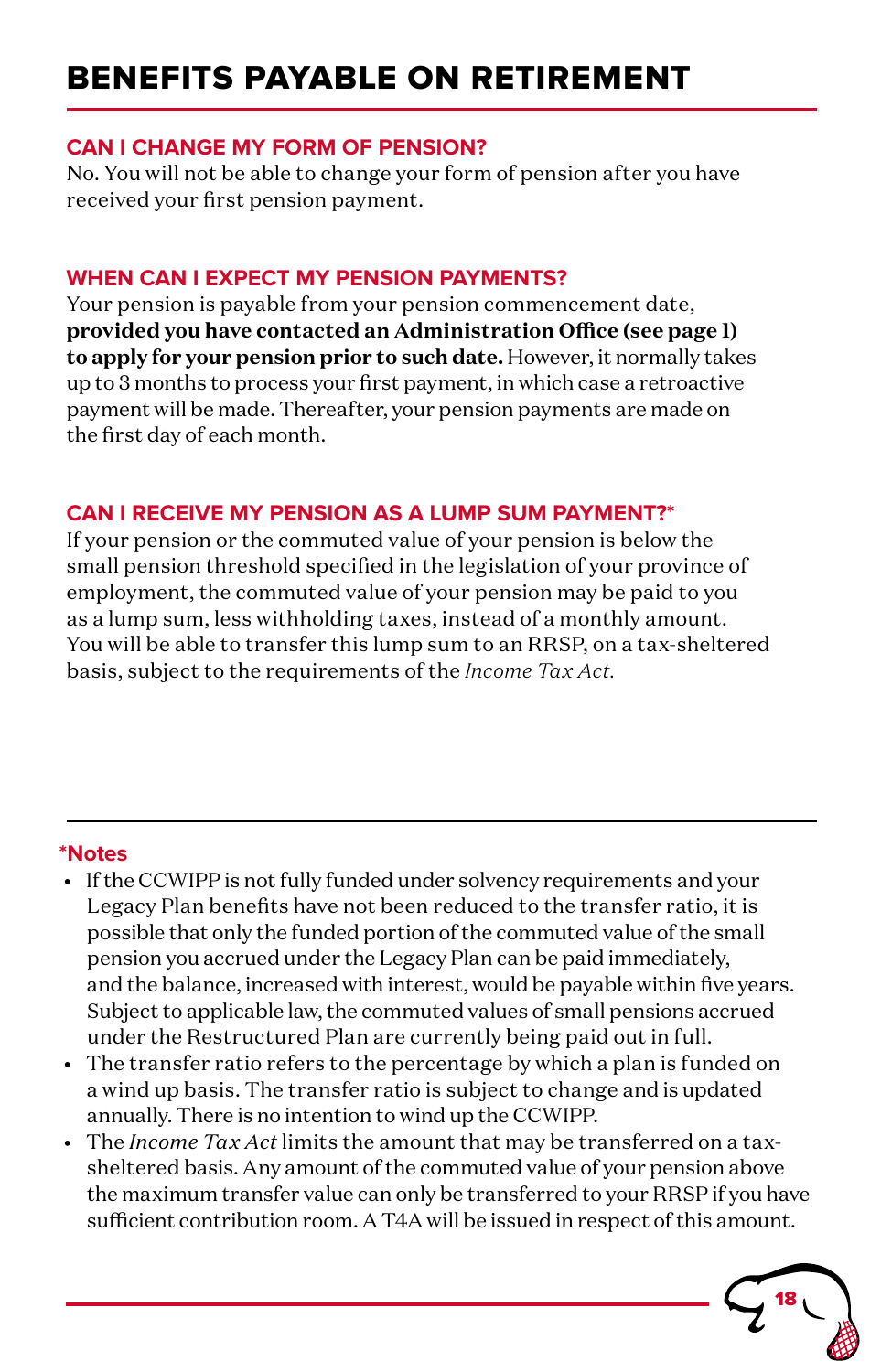#### **CAN MY MONTHLY PENSION PAYMENTS OR MY LUMP SUM PAYMENT BE DEPOSITED DIRECTLY INTO MY BANK ACCOUNT?**

Yes. A form to authorize payment directly into your bank account will be enclosed with the information you will receive about your options.

### **WHAT HAPPENS IF I RETURN TO WORK FOR A PARTICIPATING EMPLOYER AFTER MY PENSION COMMENCES?**

Provided you have not reached the latest pension commencement date under the CCWIPP see page 15), you may choose to have your pension payments suspended immediately and additional pension credited as a result of your re-employment.

Alternatively, you can continue to collect your pension, and no further pension will be credited. In this case, Member contributions will not be required.

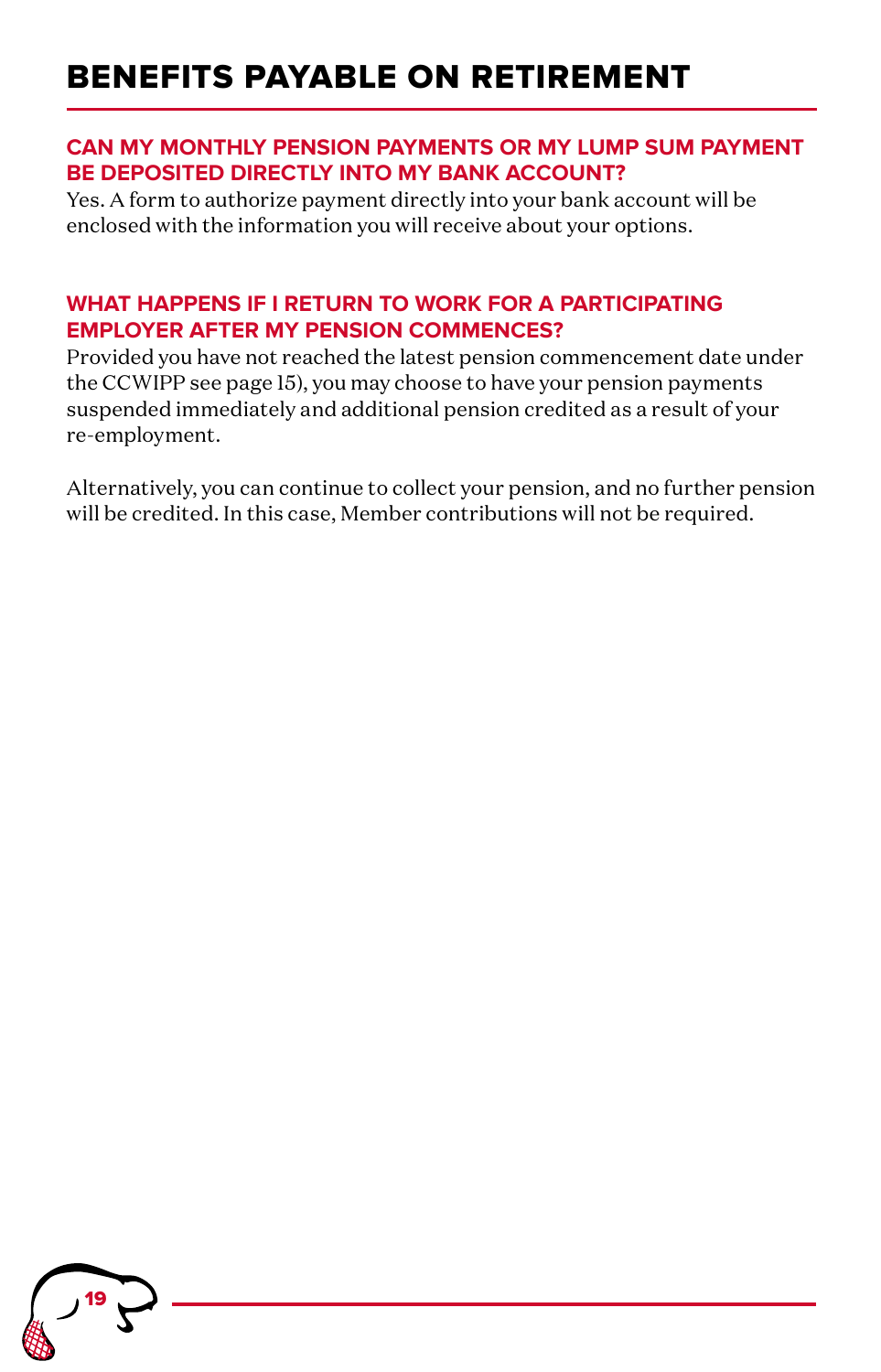# BENEFITS PAYABLE ON TERMINATION

### **WHEN DOES MY MEMBERSHIP IN THE CCWIPP TERMINATE?**

- **•** If you are employed in Manitoba, your membership in the CCWIPP terminates on the earlier of the date you ceased employment and ceased to be a member of the UFCW; or on the last day of the calendar month following 24 consecutive calendar months with no hours reported for you.
- **•** If you are employed in Saskatchewan, your membership in the CCWIPP terminates on the earlier of the date you ceased employment and ceased to be a member of the UFCW, or immediately following 2 consecutive calendar years with less than a total of 350 hours reported for you.
- **•** If you are employed in Alberta or British Columbia, your membership in the CCWIPP terminates immediately following 2 consecutive calendar years with less than a total of 350 hours reported for you.
- **•** If you are employed in New Brunswick, Newfoundland, Nova Scotia, Ontario, or Prince Edward Island, your membership in the CCWIPP terminates on the last day of the calendar month following 12 consecutive calendar months with no hours reported for you.

### **WHAT HAPPENS WHEN MY MEMBERSHIP IN THE CCWIPP TERMINATES?**

When your membership in the CCWIPP terminates, the necessary forms will be sent to you for completion. If you are employed in Manitoba or Saskatchewan and have ceased employment and ceased to be a member of the UFCW, you must contact the Administration Office in Manitoba (see page 1) to request that the necessary forms be sent to you.

These forms, **along with the required proof of age,** are to be returned to the Administration Office in your region.

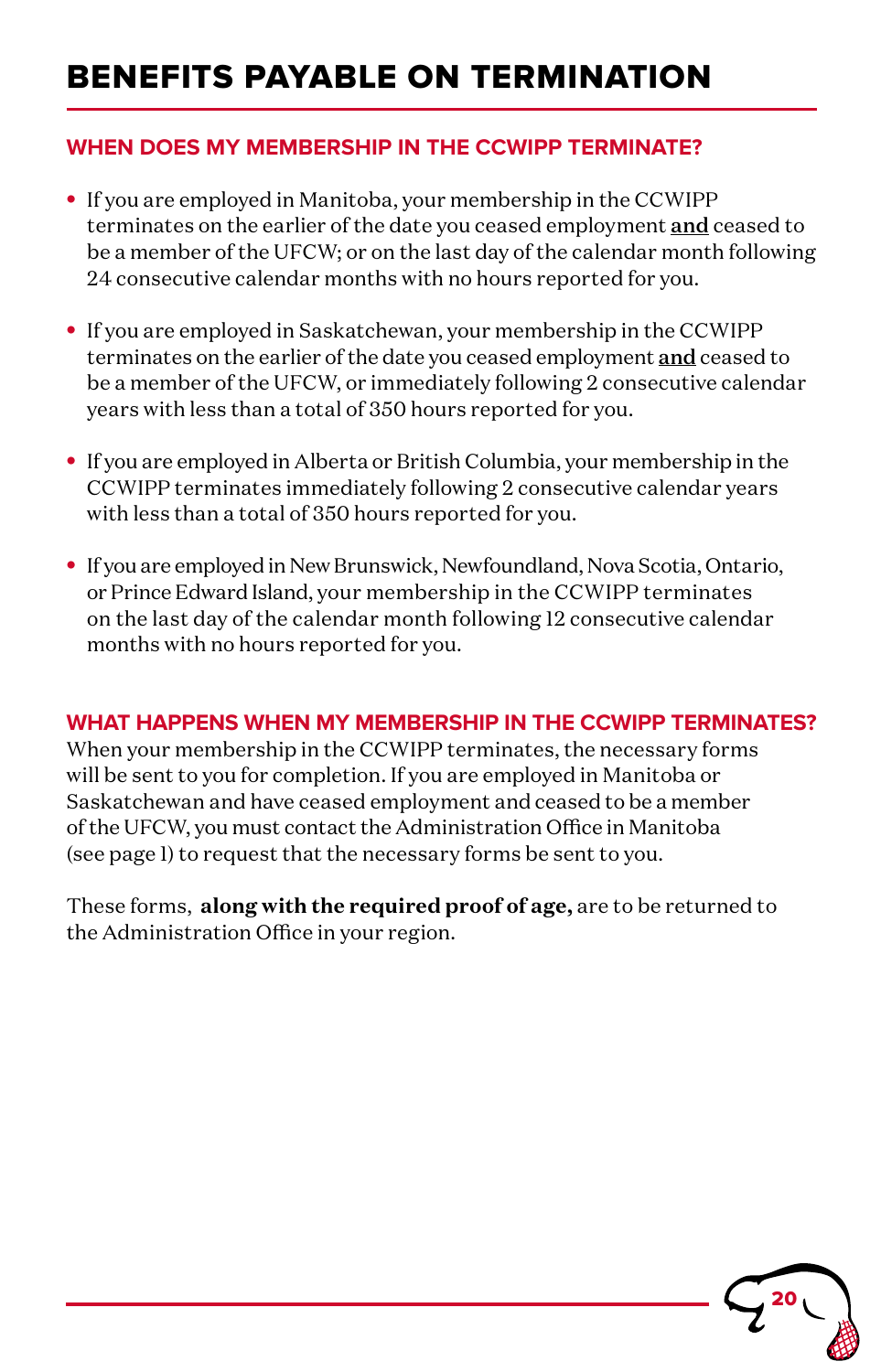# BENEFITS PAYABLE ON TERMINATION

### **WHAT OPTIONS ARE AVAILABLE TO ME?\***

If you are not vested at your membership termination date, you will be entitled to receive only a refund of your Member contributions, if any, with interest.

If you are vested and terminate your membership in the CCWIPP before age 50 (age 55 in Alberta and British Columbia), you can choose to:

- **•** leave your pension in the CCWIPP and have your pension paid to you as early as age 50, subject to the early retirement reductions outlined on page 15, and no later than December 1st of the calendar year in which you turn age 71; or
- **•** transfer the value of your pension, on a locked-in basis, to another registered pension plan, (if that plan permits), an insurance company to purchase an annuity, or a personal retirement savings arrangement, subject to the requirements of the *Income Tax Act.*

If you are vested and terminate your membership in the CCWIPP on or after age 50 (age 55 in Alberta and British Columbia), you may elect to immediately commence your pension, subject to any early retirement reductions, or leave your pension in the CCWIPP and have your pension paid to you at a later date, but no later than December l<sup>st</sup> of the calendar year in which you turn age 71.

If you are not eligible for an immediate pension (under age 50) and if permitted by applicable law, the pension you accrued under the Legacy Plan will be reduced to reflect the CCWIPP's transfer ratio indicated in the most recent actuarial valuation report filed with the pension regulator before your membership termination date.

If a portion of your pension under the Legacy Plan has already been reduced, that reduction will be taken into account in determining the reduction applicable to you on your membership termination date.

The portion of the pension you earned under certain pension plans transferred to the CCWIPP may not be reduced. It will depend on the terms of the transfer.

Subject to applicable law, pensions accrued under the Restructured Plan are currently not reduced on membership termination.

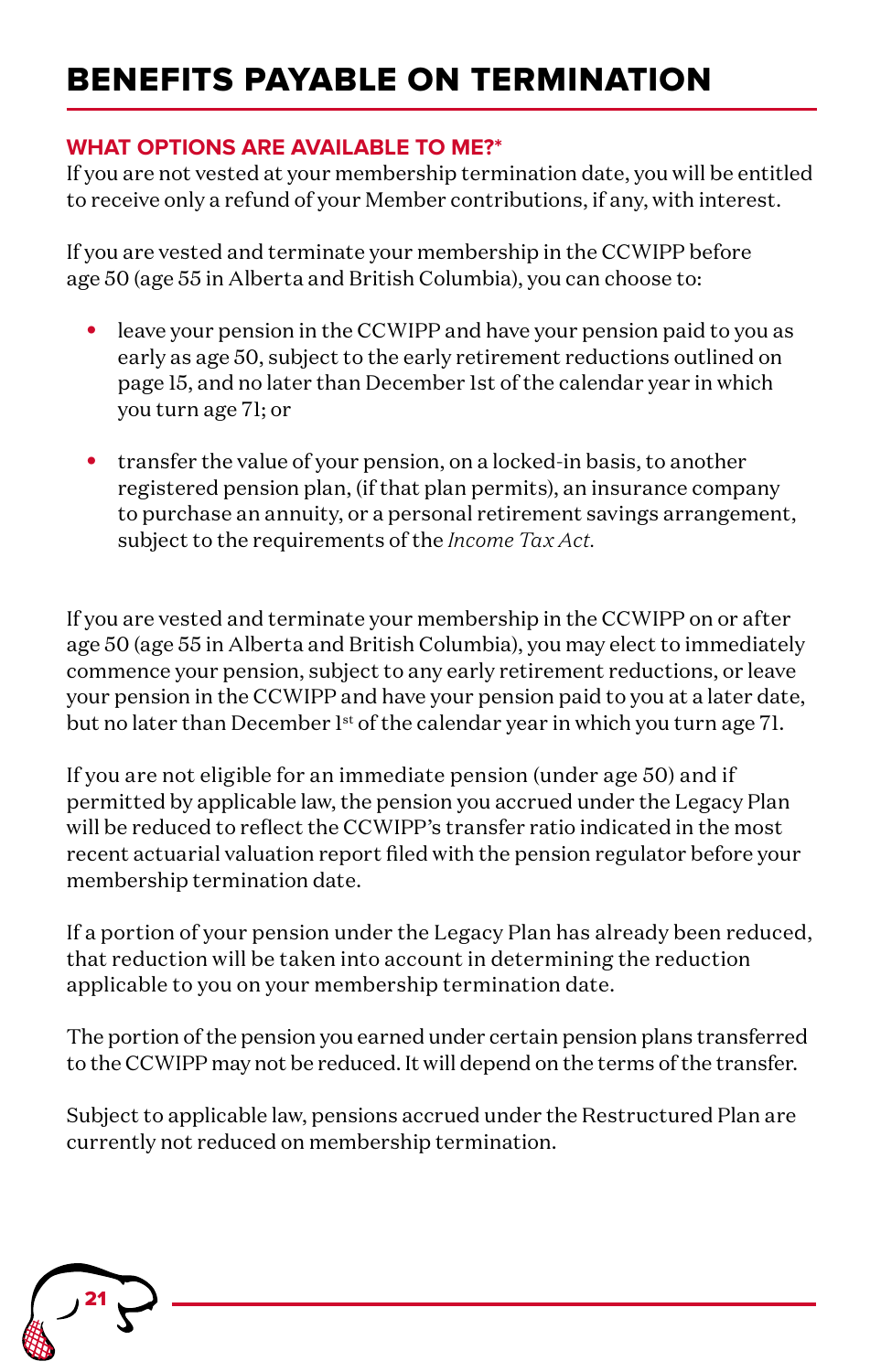# BENEFITS PAYABLE ON TERMINATION

#### **\*Notes**

- If your pension or the commuted value of your pension is below the small pension threshold specified in the legislation of your province of employment, the commuted value of your pension may be paid to you as a lump sum, less withholding taxes. You will be able to transfer this lump sum to an RRSP, on a tax-sheltered basis, subject to the requirements of the *Income Tax Act.*
- If the CCWIPP is not fully funded under solvency requirements and your Legacy Plan benefits have not been reduced to the transfer ratio, it is possible that only the funded portion of the commuted value of the pension you accrued under the Legacy Plan can be paid immediately, and the balance, increased with interest, would be payable within five years. Subject to applicable law, the commuted values of pensions accrued under the Restructured Plan are currently being paid out in full.
- The transfer ratio refers to the percentage by which a plan is funded on a wind up basis. The transfer ratio is subject to change and is updated annually. There is no intention to wind up the CCWIPP.
- *The Income Tax Act* limits the amount that may be transferred on a taxsheltered basis. Any amount of the commuted value of your pension above the maximum transfer value will be payable in cash, less withholding taxes, or can be transferred to your RRSP, but only if you have sufficient contribution room. A T4A will be issued in any event.

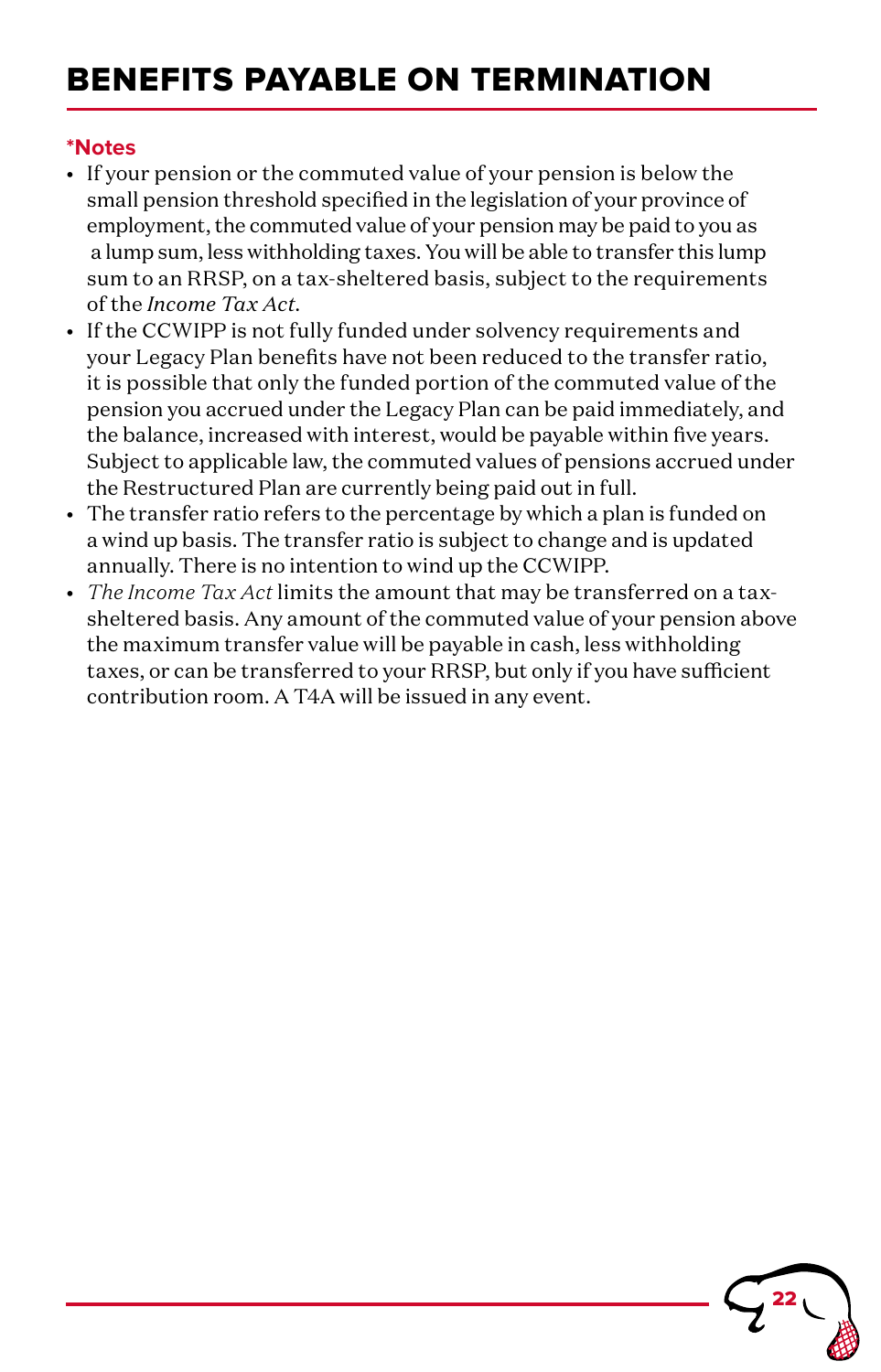# BENEFITS PAYABLE ON DEATH

## **WHAT HAPPENS IF I DIE BEFORE I START RECEIVING MY PENSION?\***

If you are not vested at your date of death, your Spouse will be entitled to receive only a refund of your Member contributions, if any, with interest.

If you are vested at your date of death, your Spouse will be entitled to:

- **•** receive a monthly pension;
- **•** transfer the commuted value of the death benefit, on a locked-in basis, to another registered pension plan, (if that plan permits), an insurance company to purchase an annuity, or a personal retirement savings arrangement; or
- **•** if permitted by pension legislation in your province, receive a lump sum payment, less withholding taxes. This amount can be transferred to an RRSP, on a tax-sheltered basis, subject to the requirements of the *Income Tax Act.*

If you do not have a Spouse or if your Spouse has waived his/her right to the pre-retirement death benefit (where permitted by pension legislation in your province), your designated Beneficiary will receive a lump sum payment, less withholding taxes. If you do not have a designated Beneficiary, any benefit that becomes payable on your death will be paid to your estate.

# **\*Notes**

- If the pension or the commuted value of the pension is below the small pension threshold specified in the legislation of your province of employment, your spouse may receive a lump sum payment, less withholding taxes. This amount could be transferred to an RRSP, on a tax-sheltered basis, subject to the requirements of the *Income Tax Act*.
- If the CCWIPP is not fully funded under solvency requirements and your Legacy Plan benefits have not been reduced to the transfer ratio, it is possible that only the funded portion of the commuted value of the pension you accrued under the Legacy Plan can be paid immediately, and the balance, increased with interest, would be payable within five years. Subject to applicable law, the commuted values of pensions accrued under the Restructured Plan are currently being paid out in full.
- The transfer ratio refers to the percentage by which a plan is funded on a wind up basis. The transfer ratio is subject to change and is updated annually. There is no intention to wind up the CCWIPP.

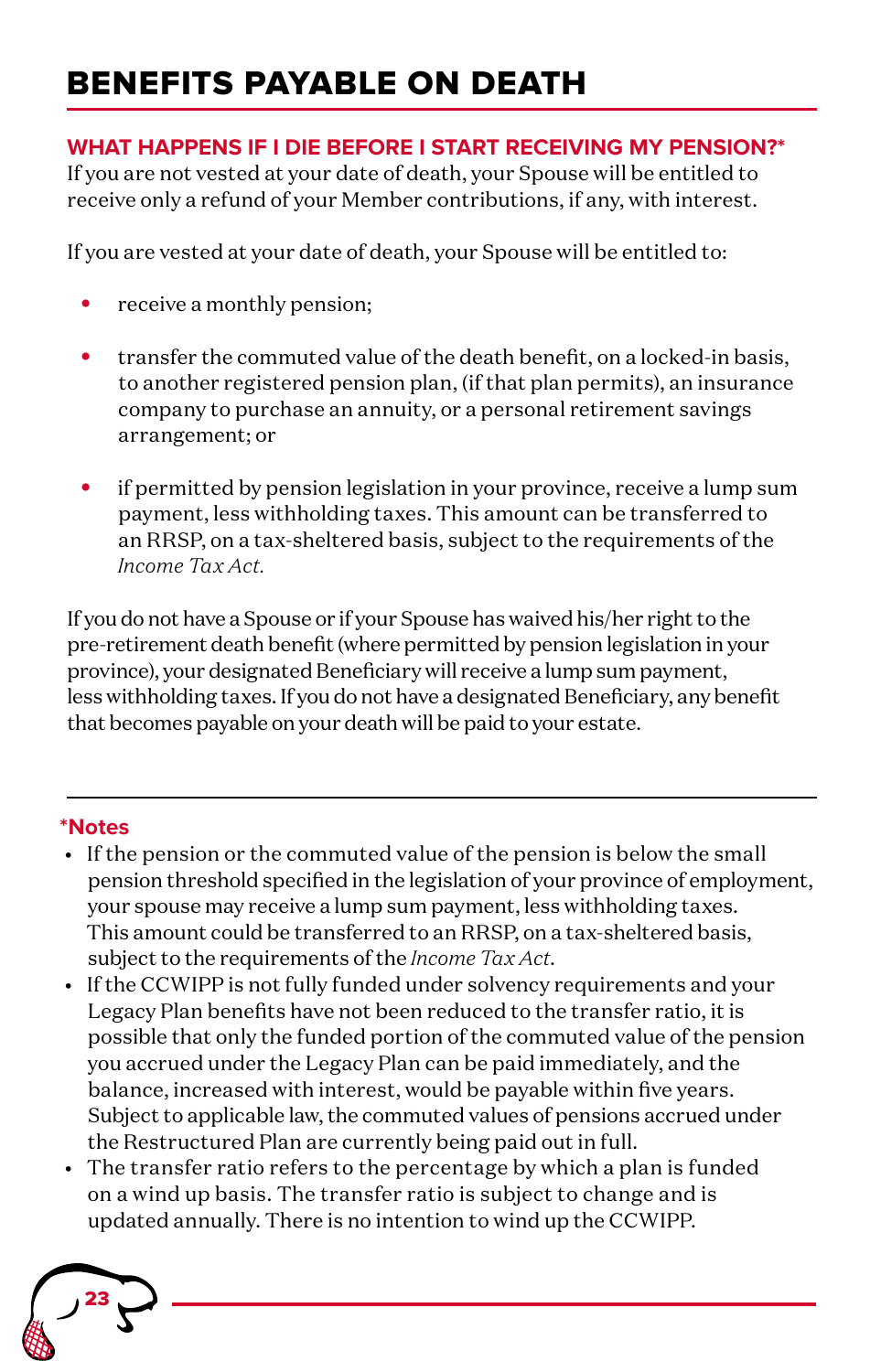# BENEFITS PAYABLE ON DEATH

### **WHAT HAPPENS IF I DIE AFTER I HAVE STARTED RECEIVING MY PENSION?**

Your monthly pension will be paid according to the pension payment option you chose. If you elected a lifetime pension with no guarantee, your pension will cease upon your death. Any pension overpayments, issued after your death and before the CCWIPP is advised of your death, will be collected by the Trustees.

## **WHAT SHOULD HAPPEN IN THE EVENT OF MY DEATH?**

In the event of your death, your Spouse, designated Beneficiary, or representative of your estate should contact the Administration Office in your region (see page 1). The necessary forms will be sent for completion. These forms, along with a copy of the required documents, must be returned to the Administration Office.

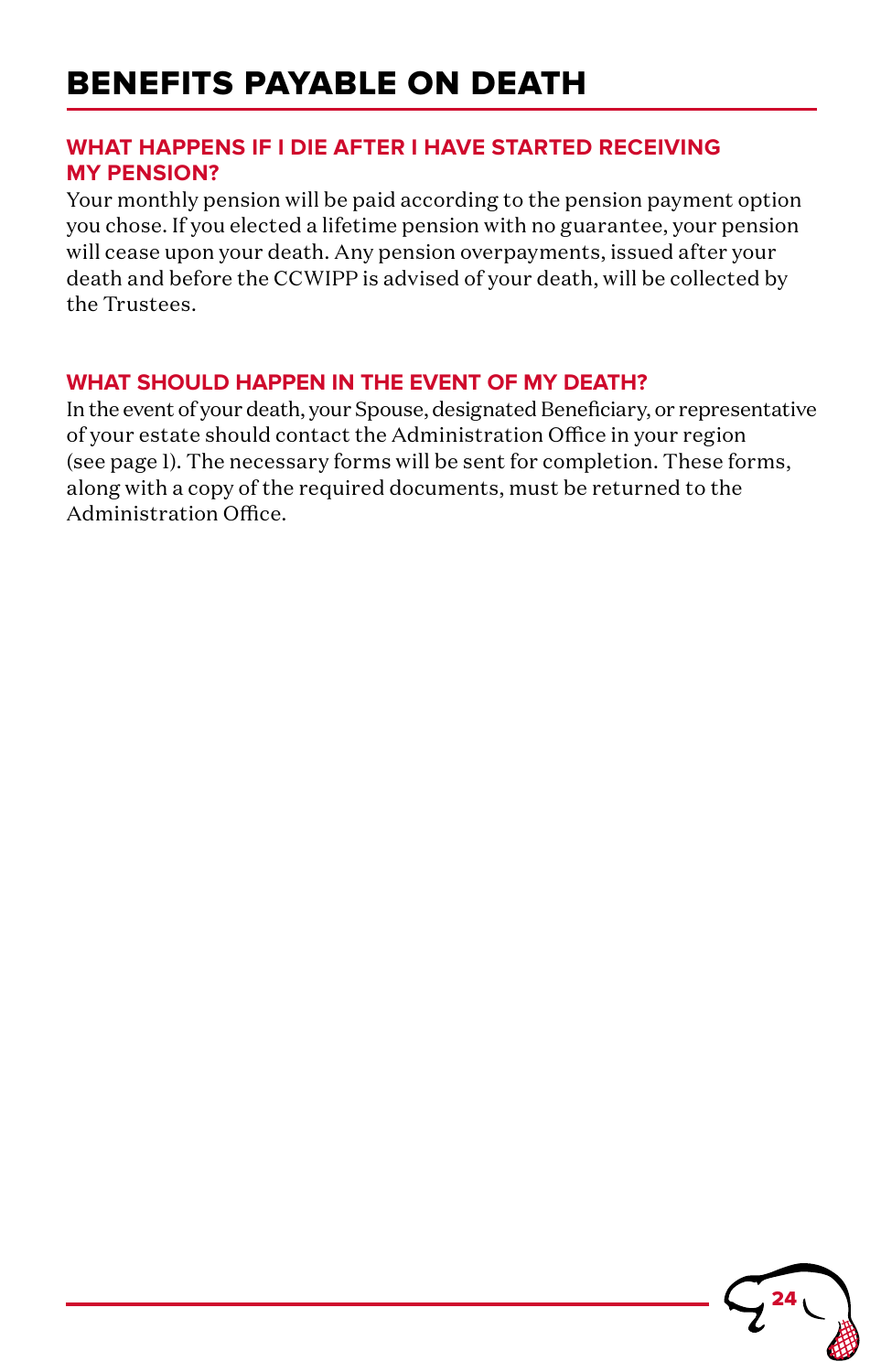# PARTICIPATING EMPLOYER WITHDRAWALS

### **WHAT IS A WITHDRAWAL EVENT?**

A Withdrawal Event is when a Participating Employer or bargaining unit ceases to participate in the CCWIPP. A Withdrawal Event also occurs if a Participating Employer's contribution rate, as specified in the applicable Collective Agreement, is reduced below the rate in effect as at April 1, 2017.

## **WHAT HAPPENS IN THE CASE OF A WITHDRAWAL EVENT?**

If you are a Member affected by a Withdrawal Event and if permitted by applicable law, the pension you accrued under the Legacy Plan will be reduced to reflect the CCWIPP's transfer ratio indicated in the most recent actuarial valuation report filed with the pension regulator before the Withdrawal Event.

If you are a Pensioner who is affected by a Withdrawal Event, the portion of your pension in pay, pertaining to the benefit accrued under the Legacy Plan, will be reduced by 10%.

If a portion of your pension under the Legacy Plan has already been reduced, that reduction will be taken into account in determining the reduction applicable to you on a Withdrawal Event.

The portion of the pension you earned under certain pension plans transferred to the CCWIPP may not be reduced. It will depend on the terms of the transfer.

Subject to applicable law, pensions accrued under the Restructured Plan are currently not reduced as a result of a Withdrawal Event.

# **ARE WITHDRAWING EMPLOYERS PERMITTED TO PAY AN AMOUNT TO ELIMINATE OR MITIGATE THE ABOVE REDUCTIONS?**

Yes. A withdrawing employer will be permitted to pay an amount, as determined by the actuary and approved by the Trustees, to eliminate or mitigate these reductions.

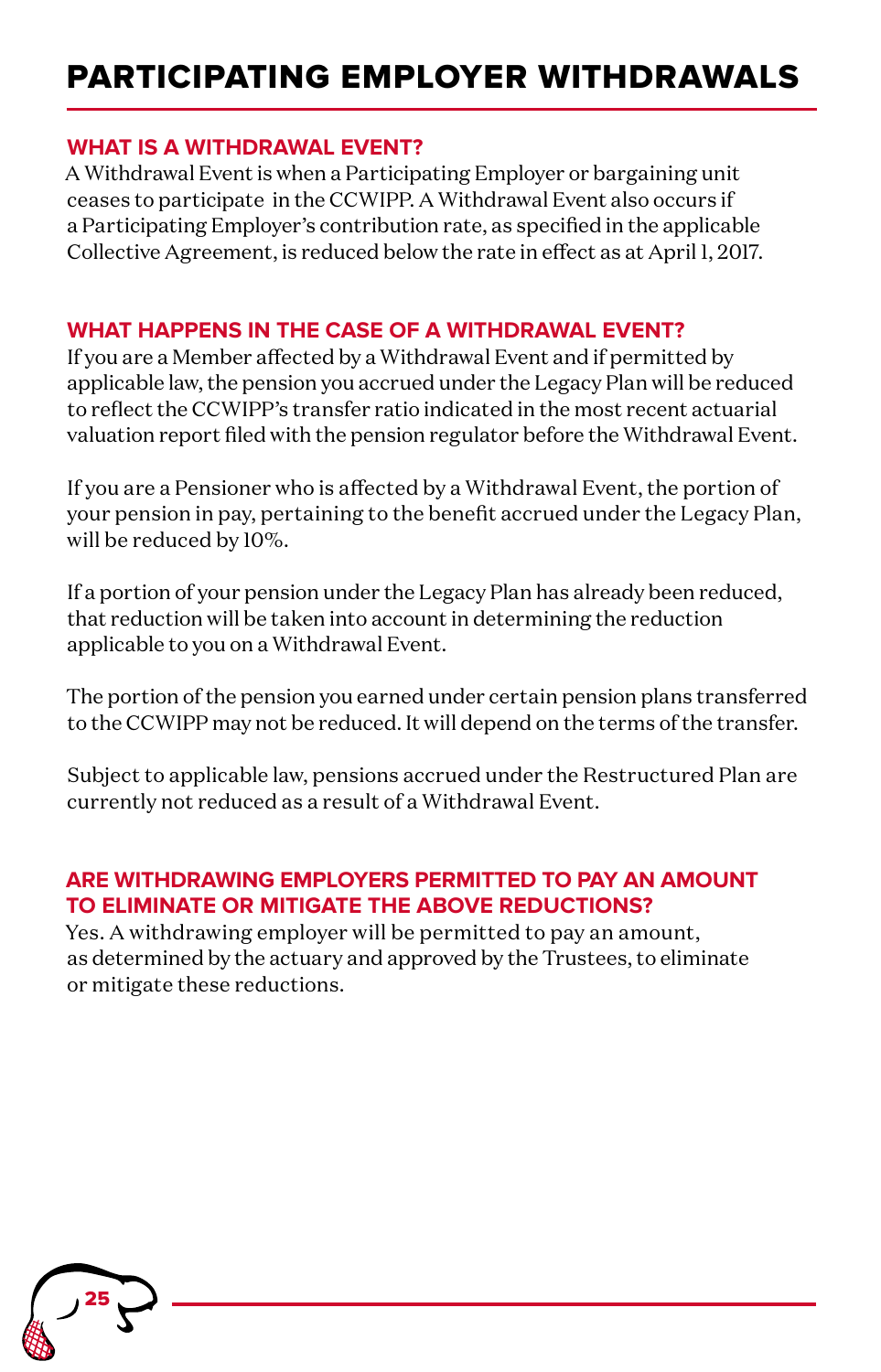### **WHAT CHANGES DO I NEED TO COMMUNICATE TO THE ADMINISTRATION OFFICE?**

The Administration Office in your region (see page 1) must be informed of any changes in your:

- **•** Name
- **•** Marital status
- **•** Beneficiary designation
- **•** Social insurance number
- **•** Contact information (mailing address, telephone number, email address)

When writing to the Administration Office, please include your:

- **•** Full name printed clearly
- **•** Membership identification number
- **•** Home address and postal code
- **•** Telephone number and email address

It is important that you keep your contact information up to date with the Administration Office so that you receive all your entitlements under the CCWIPP. Any unclaimed benefit will be dealt with in accordance with the legislation of your province.

# **WILL MY MEMBERSHIP IN THE CCWIPP REDUCE THE AMOUNT I CAN CONTRIBUTE TO AN RRSP?**

Yes. If contributions are made to the CCWIPP by you or on your behalf, your Participating Employer is required to report the amount of these contributions on your T4 tax slip. This is known as the Pension Adjustment ("PA"). Your RRSP contribution room will be reduced by the PA.

# **DO GOVERNMENT PENSIONS AFFECT ANY BENEFIT I MAY BE ENTITLED TO FROM THE CCWIPP?**

No. The benefits paid by the CCWIPP are in addition to any benefit that you may be entitled to from the Canada Pension Plan, Quebec Pension Plan or Old Age Security.

26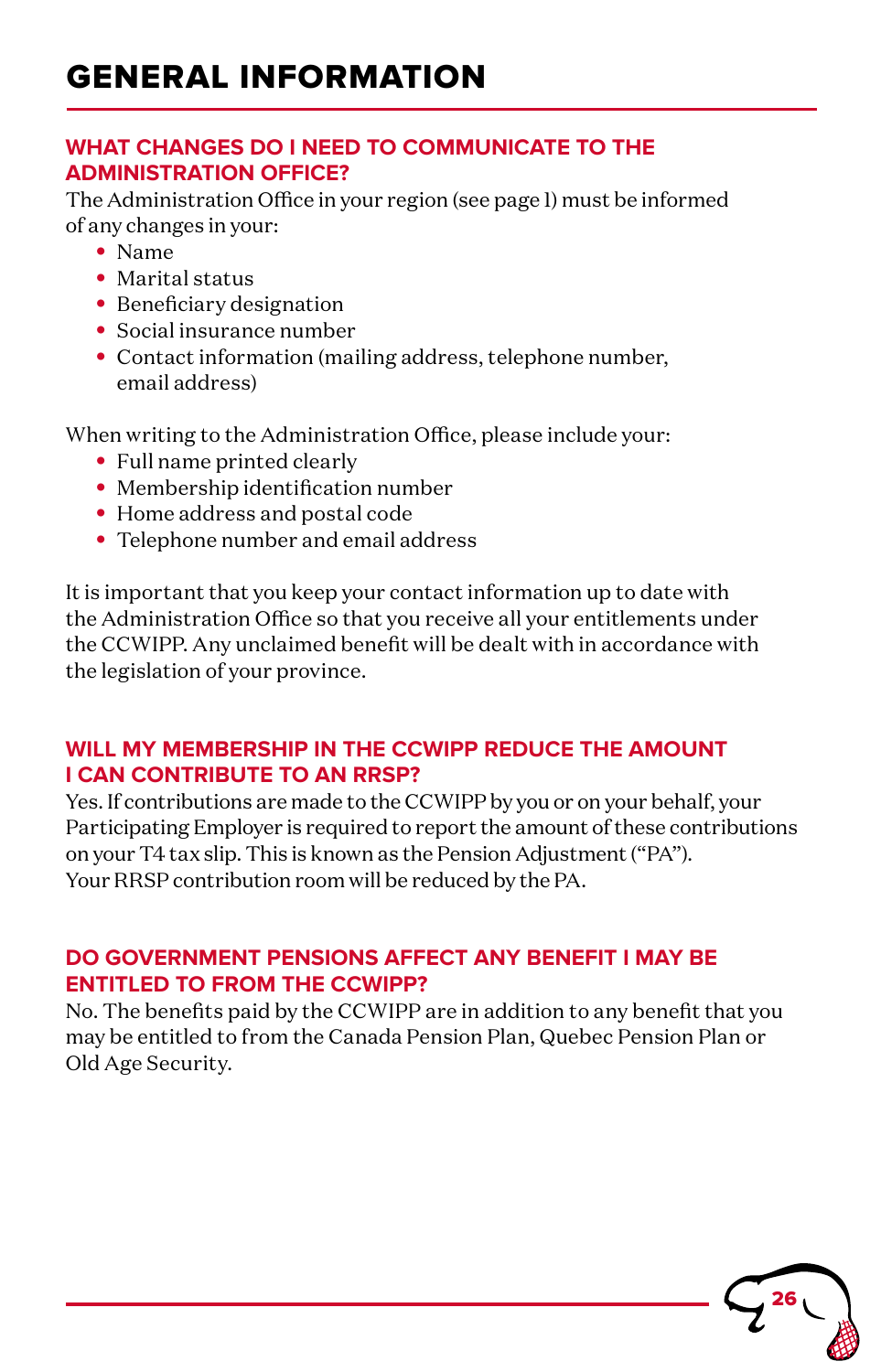### **WHAT HAPPENS TO THE BENEFITS EARNED UNDER MY PREVIOUS PENSION PLAN IF ASSETS HAVE BEEN, OR WILL BE, TRANSFERRED FROM THAT PLAN?**

The benefits earned under your previous pension plan will be paid by the CCWIPP in the event of termination, retirement or death. However, the method of calculating these benefits may be in accordance with the previous pension plan rules. These benefits will be shown on your Benefit Statement.

### **WILL I BE KEPT INFORMED OF THE PENSION WHICH HAS BEEN CREDITED TO ME?**

Yes. In June of each year, you will be sent a Benefit Statement showing your personal information, the hours reported for you in the previous calendar year, your Member contributions, interest on Member contributions and the pension that has been credited to you up to the end of the prior calendar year. Be sure to check all of the information on the Benefit Statement, **especially the hours reported and contact information.** It is a good idea to keep your pay slips because oversights may occur in the reporting or the tabulating of your hours. If you believe that any of the information shown on your Benefit Statement is not correct, contact the Administration Office in your region (see page 1).

If, in the future, you elect to receive an immediate or deferred pension, you will receive a Benefit Statement every second year.

## **DO I HAVE THE RIGHT TO REQUEST INFORMATION ABOUT THE PLAN?**

Yes. Copies of documents that the administrator is required to file with the pension regulators are available upon written request. There may be an administrative charge for this service.

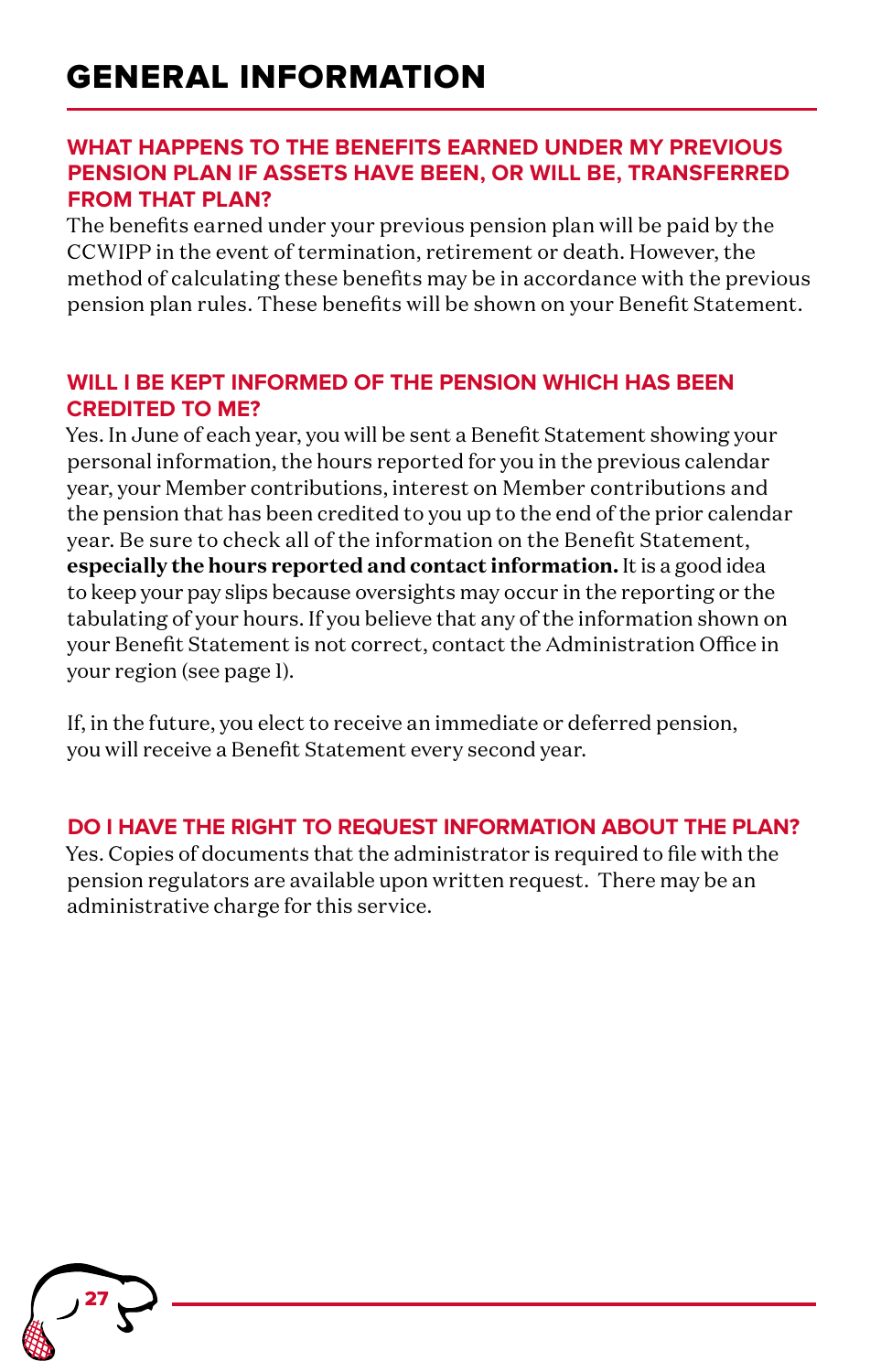# GENERAL INFORMATION GENERAL INFORMATION

#### **PRIVACY POLICY**

The Trustees are dedicated to the protection and privacy of its Members' personal information. In recognition of the privacy legislation, the Trustees have developed a Privacy Policy to ensure that all personal information is handled in a secure manner. This Privacy Policy will be strictly applied to the collection, use, storage, and disclosure of personal information used for the operation of the CCWIPP.

### **COLLECTION OF INFORMATION**

For each Member, the CCWIPP's records include personal information such as date of birth, marital status, social insurance number, and the identity and dates of birth of Spouse and/or designated Beneficiaries. This information is collected for the purpose of managing pension entitlements. In some cases, medical records and other employment related details are also required.

All personal information that is stored electronically is protected by firewalls, anti-virus programs, and physical intrusion detectors, which are regularly upgraded. Hardcopy files are treated with similar security measures.

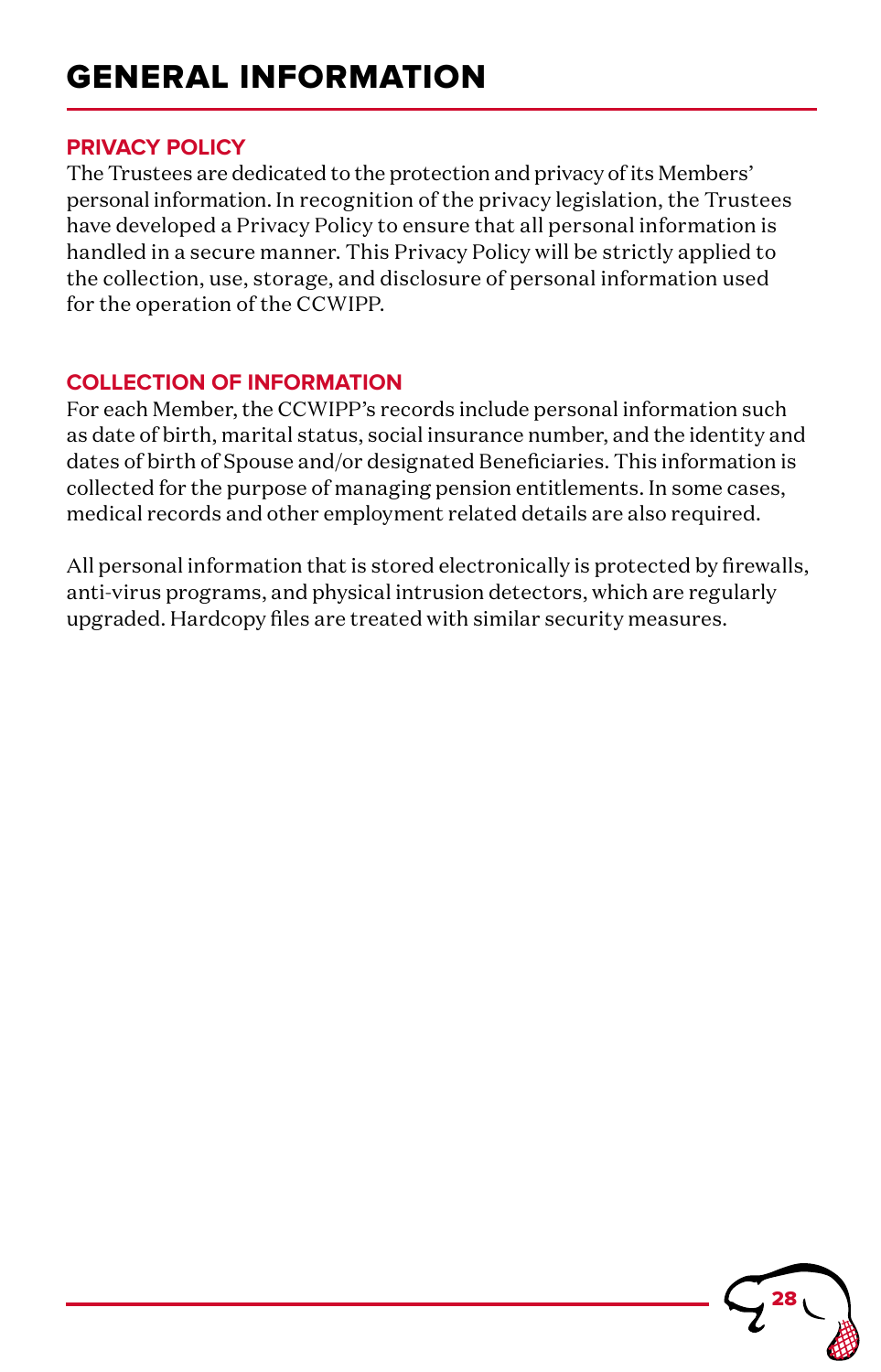# DEFINITIONS OF SPOUSE

The legal definition of "Spouse" for the purposes of the CCWIPP is different in each province. The definition that applies to you is based on the province where you work.

# **ALBERTA**

- (a) A person who, at the relevant time, is married to you and has not been living separate and apart from you for a continuous period longer than 3 years; or,
- (b) If there is no person to whom paragraph (a) applies, a person who, at the relevant time, has been living with you in a marriage-like relationship:
	- (i) for a continuous period of at least 3 years preceding the relevant time; or,
	- (ii) of some permanence, if there is a child of the relationship by birth or adoption

# **BRITISH COLUMBIA**

- (a) A person who, at the relevant time, is married to you and has not been living separate and apart from you for a continuous period longer than 2 years; or,
- (b) A person who was living with you in a marriage-like relationship for a period of at least 2 years immediately preceding the relevant time.

# **MANITOBA**

A person who, at the relevant time:

- (a) is married to you;
- (b) registered a common-law relationship with you under Section 13.1 of *The Vital Statistics Act;* subject to the requirements of the *Income Tax Act*, or,
- (c) not being married to you, cohabited with you in a conjugal relationship:
	- (i) for a period of at least 3 years preceding the relevant time, if either of you is married; or,
	- (ii) of some permanence, if there is a child of the relationship by birth or adoption

If you have a Spouse under paragraph (a) from whom you are living separate and apart at the relevant time, that Spouse will not have any entitlements to retirement or pre-retirement death benefits, whichever applies.

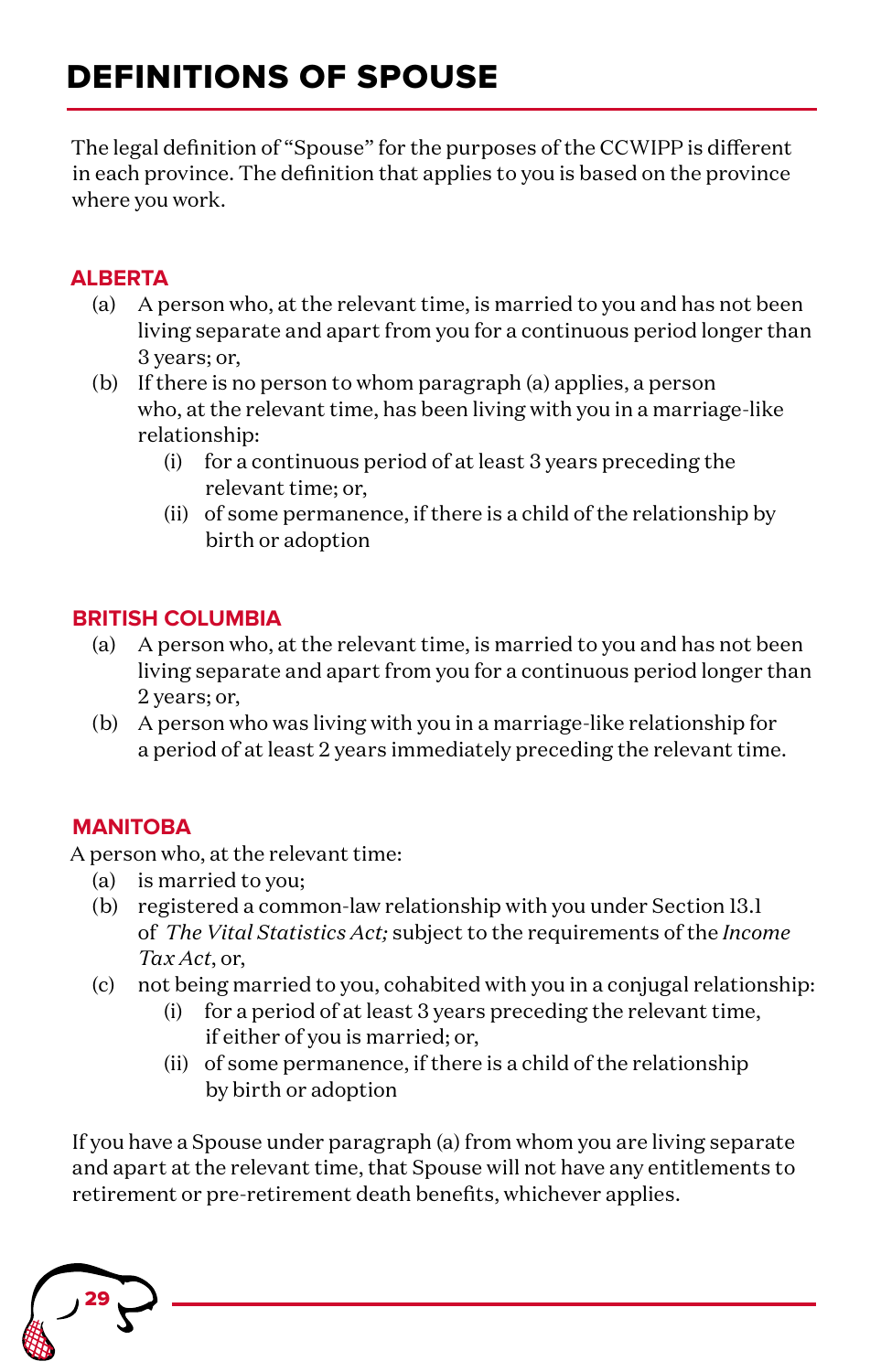### **NEW BRUNSWICK**

A person who, at the relevant time:

- (a) is married to you;
- (b) is married to you by a marriage that is voidable and has not been avoided by a declaration of nullity;
- (c) has gone through a form of marriage with you, in good faith, that is void and has cohabited with you within the preceding year; or,
- (d) is not married to you and has been cohabiting in a conjugal relationship with you for a continuous period of at least 2 years immediately preceding the relevant time.

If you have a Spouse under paragraph (a), (b) or (c) and a Spouse under paragraph (d), it is the Spouse under paragraph (a), (b) or (c), as the case may be, who will be entitled to the benefit payable on retirement or pre-retirement death, whichever applies, unless there is a valid domestic contract, or a decree order or judgment of a competent tribunal, that bars that Spouse's claim.

## **NEWFOUNDLAND AND LABRADOR**

- (a) A person who, at the relevant time, is not married to you and:
	- (i) if there is a person who satisfies the conditions outlined in paragraph (b) below,
	- (ii) if there is no person who satisfies the conditions outlined in paragraph (b) below, has cohabited continuously with you in a conjugal relationship for not less than 1 year; and, is cohabiting or has cohabited with you within the preceding year.
- (b) If there is no person to whom paragraph (a) applies, a person who, at the relevant time:
	- (i) is married to you;
	- (ii) is married to you by a marriage that is voidable and has not been voided by a judgment of nullity; or,

30

(iii) has gone through a form of Marriage with you, in good faith, that is void and is cohabiting or has cohabited with you within the preceding year.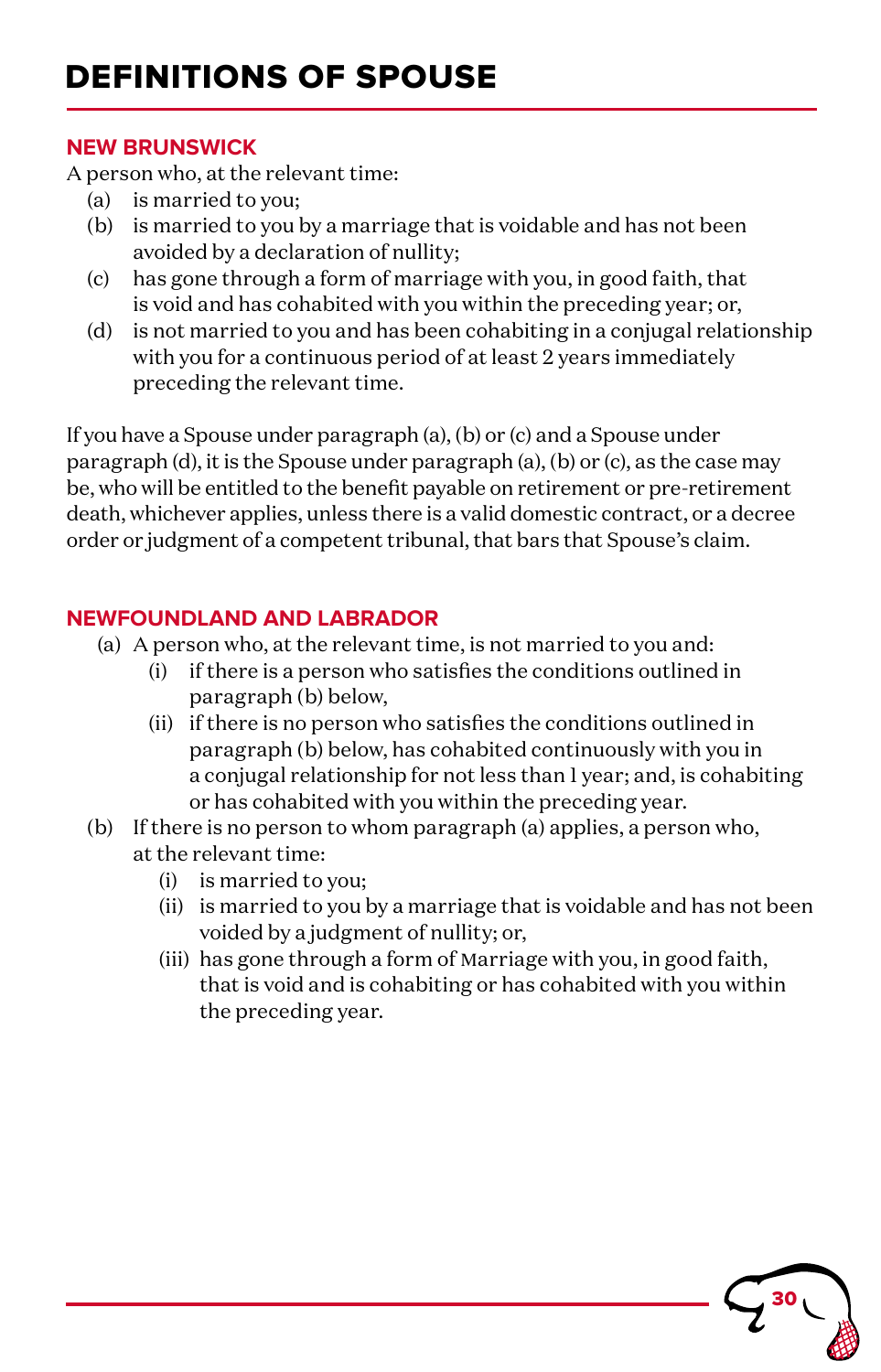# DEFINITIONS OF SPOUSE

### **NOVA SCOTIA**

A person who, at the relevant time:

- (a) is married to you;
- (b) is married to you by a marriage that is voidable and has not been annulled by a declaration of nullity;
- (c) has gone through a form of marriage with you, in good faith, that is void and is cohabiting with you or, if you have ceased to cohabit, has cohabited with you within the twelve-month period immediately preceding the relevant time;
	- (d) is your domestic partner within the meaning of Section 52 of the *Vital Statistics Act*, subject to the requirements of the *Income Tax Act*, or,
	- (e) is not married to you and has cohabited with you in a conjugal relationship for a period of at least:
		- (i) 3 years, if either of you are married; or
		- (ii) 1 year, if neither of you are married.

If you have a Spouse and, at the relevant time, you are living separate and apart and there is no reasonable prospect of the resumption of cohabitation, that Spouse will have no entitlement on retirement or pre-retirement death, whichever applies, if that Spouse has:

- (a) delivered a written waiver to the administrator in the form and manner set out in the *Pension Benefits Act* prior to the relevant time;
- (b) no entitlement in accordance with the terms of a written agreement that provides for the division of a pension or a pension benefit; or,
- (c) no entitlement by virtue of a court order.

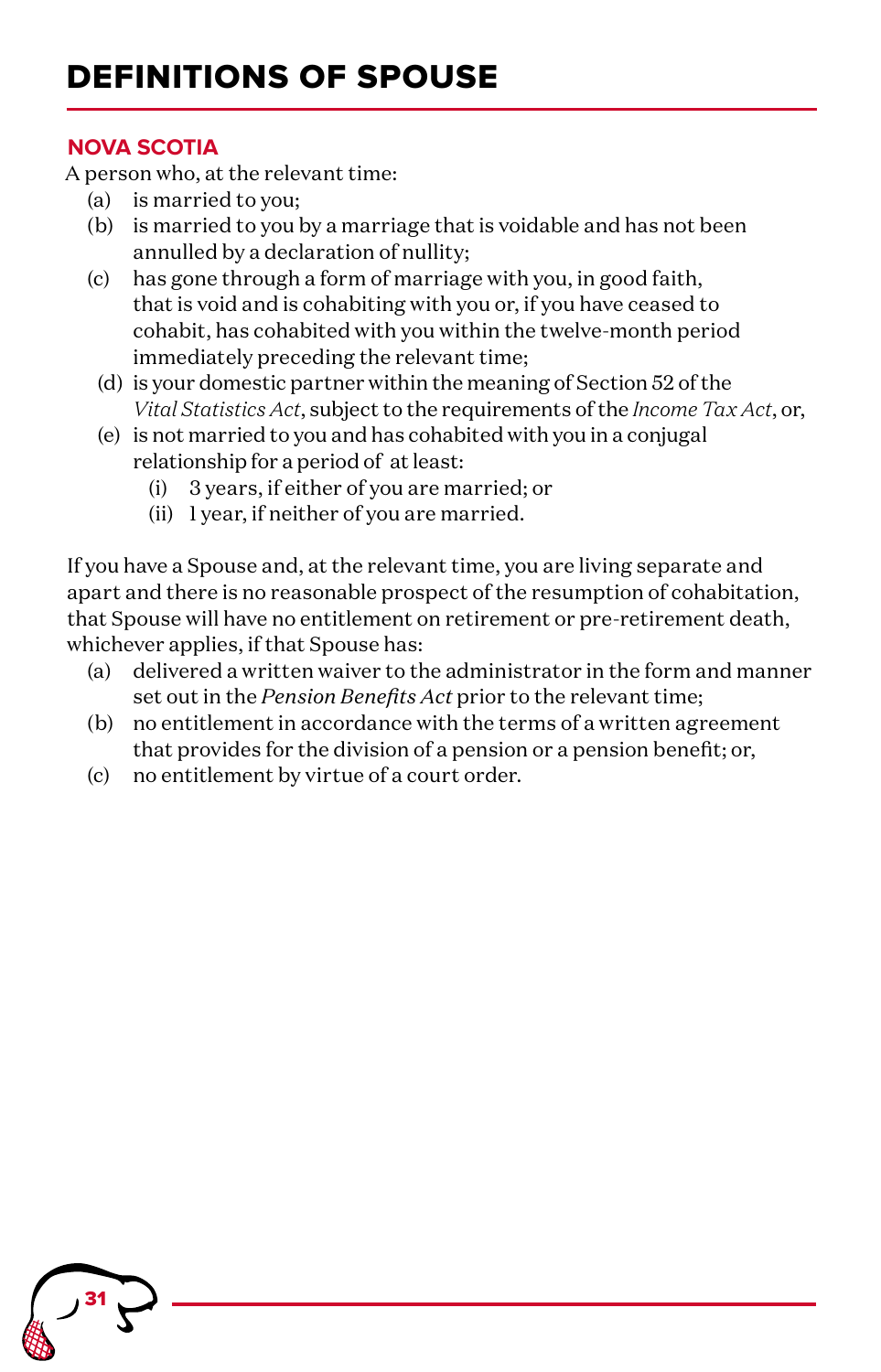# DEFINITIONS OF SPOUSE

#### **ONTARIO**

A person who, at the relevant time:

- (a) is married to you; or,
- (b) is not married to you and is living together with you in a conjugal relationship:
	- (i) continuously for a period not less than 3 years; or,
	- (ii) in a relationship of some permanence, if you are the parents of a child as set out in section 4 of the *Children's Law Reform Act.*

If you have a Spouse under paragraph (a) from whom you are living separate and apart at the relevant time, that Spouse will not have any entitlements on retirement or pre-retirement death, whichever applies.

### **PRINCE EDWARD ISLAND**

A person who, at the relevant time:

- (a) is married to you; or,
- (b) is not married to you and is living together with you in a conjugal relationship:
	- (i) continuously for a period not less than 3 years; or,
	- (ii) in a relationship of some permanence, if you are the parents of a child.

### **SASKATCHEWAN**

A person who, at the relevant time:

- (a) is married to you; or,
- (b) if you are not married, a person with whom you are cohabiting as spouses at the relevant time and who has been cohabiting continuously with you as your spouse for at least 1 year prior to the relevant time.

## **Note**

Only one spousal benefit is payable from the CCWIPP and in the case of multiple claims from persons who claim to be Spouses, resolution for such claims and the priority of such claims may be referred to the courts for judicial determination.